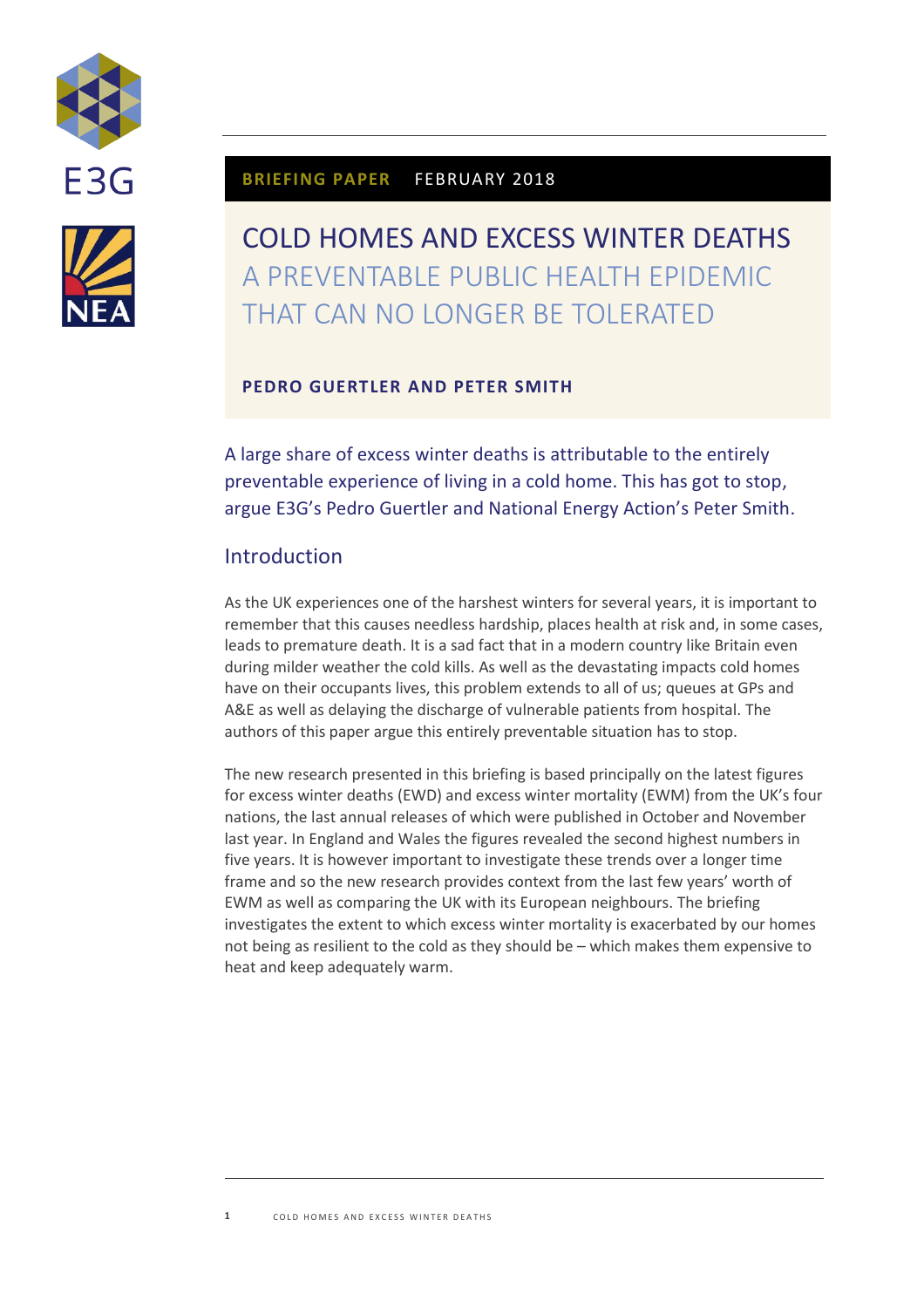



## Summary of key findings

Our research finds the **UK has the 6th highest long-term rate of excess winter mortality out of 30 European countries**. Only Malta, Portugal, Cyprus, Spain and Ireland have a higher rate.

Malta, Portugal, Cyprus and Spain come top because excess winter mortality looks at death rates in December through to March compared to the rest of the year. In colder countries – where the need to heat homes for them to be adequately warm prevails beyond these months – the effect of cold-related health risks on mortality can be severely underestimated relative to warmer countries. When the results are adjusted – accounting for length of the heating season beyond just the winter months – **this more comparable measure of mortality in relation to cold conditions puts the UK second-worst (after Ireland) amongst 30 European countries**.

The UK experiences, on average, **32,000 deaths in each December to March period that are in excess of mortality rates across the rest of the year**.

Of these, **9,700 deaths are attributable to the avoidable circumstances of living in a cold home** – about the same as the number of people who die from breast or prostate cancer each year.

The majority of the 9,700 deaths, **6,900, are linked to the coldest 25% of homes in the UK**, where vulnerable occupants – typically elderly people with existing health conditions – succumb to ill-health including cardiovascular and respiratory diseases and fatal trip and falls. This is comparable to the number of people who die each year from alcohol-related causes or high blood pressure.

Alongside this, approximately **3,200 excess winter deaths are linked directly to people experiencing fuel poverty**: that is when low incomes and high, or relatively high, energy bills combine to make a warm home unaffordable. This also leads to poor mental health such as chronic depression and in many tragic cases suicide. Fewer people die each year from drug misuse or skin cancer.

Tackling cold homes as a contributor to excess winter mortality brings multiple benefits and is already recognised as a priority by the National Institute for Health and Care Excellence. **NICE states that excess winter deaths attributable to cold homes are avoidable**; that these deaths are just one part of a story that encompasses opportunities to improve public health while **saving the NHS £1.36bn in England alone**. This estimated saving currently excludes relieving pressures on social care services and NICE also notes that there are **further fuel poverty and climate change benefits to fixing cold homes**.

Given that alongside NICE, **the National Infrastructure Commission now recognises energy efficiency improvement as a top infrastructure priority for achieving lowcost, low carbon energy**, there is an even stronger imperative to fix the cold homes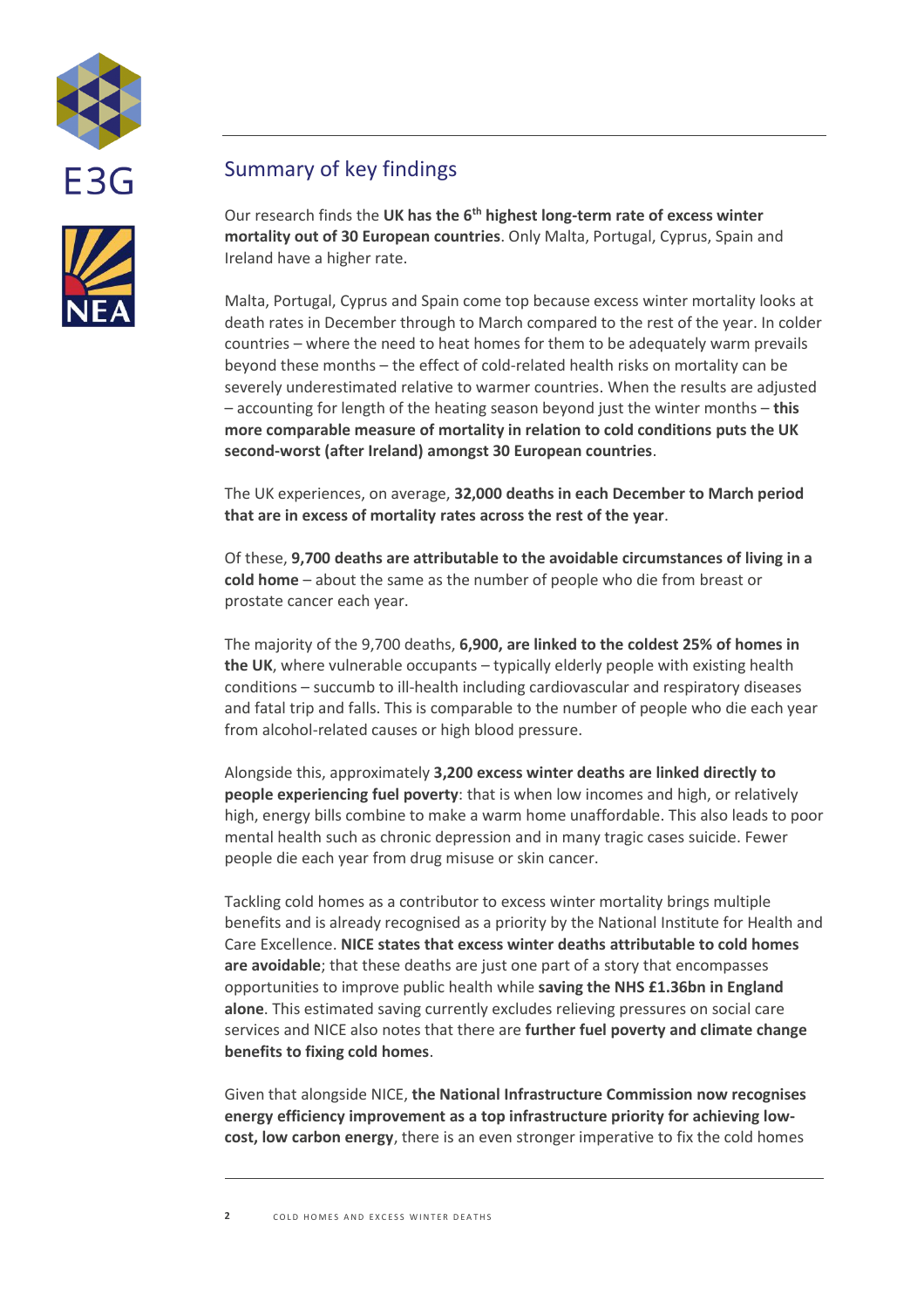



public health crisis. As well as leveraging private investment from green finance, utility providers, energy networks, home owners and landlords; the UK Government also needs to support the strong case for the re-introduction of adequate central investment in residential energy efficiency. The **most appropriate long-term funding stream is public infrastructure capital – as opposed to revenue expenditure – which must be made available for this vital area**.

The authors note the Department for Business, Energy & Industrial Strategy (BEIS) must commit to stronger regulations, addressing key gaps in existing provision, with **HM Treasury needing to commit in Budget 2018 to trialling new area-based approaches and building the strong case for adequate investment overall to bring the approach to nation-wide scale by 2022**. In the short-term, this will require BEIS to enhance co-operation from HM Treasury and other Government departments such as the Ministry of Housing, Communities & Local Government (MHCLG) and the Department of Health & Social Care (DHSC). All of the UK Government must be committed to this cause to realise the full benefits.

**By 2022, the UK must be seeing area-based schemes improving our housing stock in every part of the country** if we are to meet both fuel poverty and carbon emission reduction commitments. Beyond ending the individual suffering caused by cold homes, delivering energy efficiency on this scale would contribute towards achieving other UK Government objectives; a successful industrial strategy, supporting small business growth in every region and achieving carbon emissions reductions. In turn, this will also help improve local air quality, reduce health and social care costs and provide real benefits to households who are struggling financially.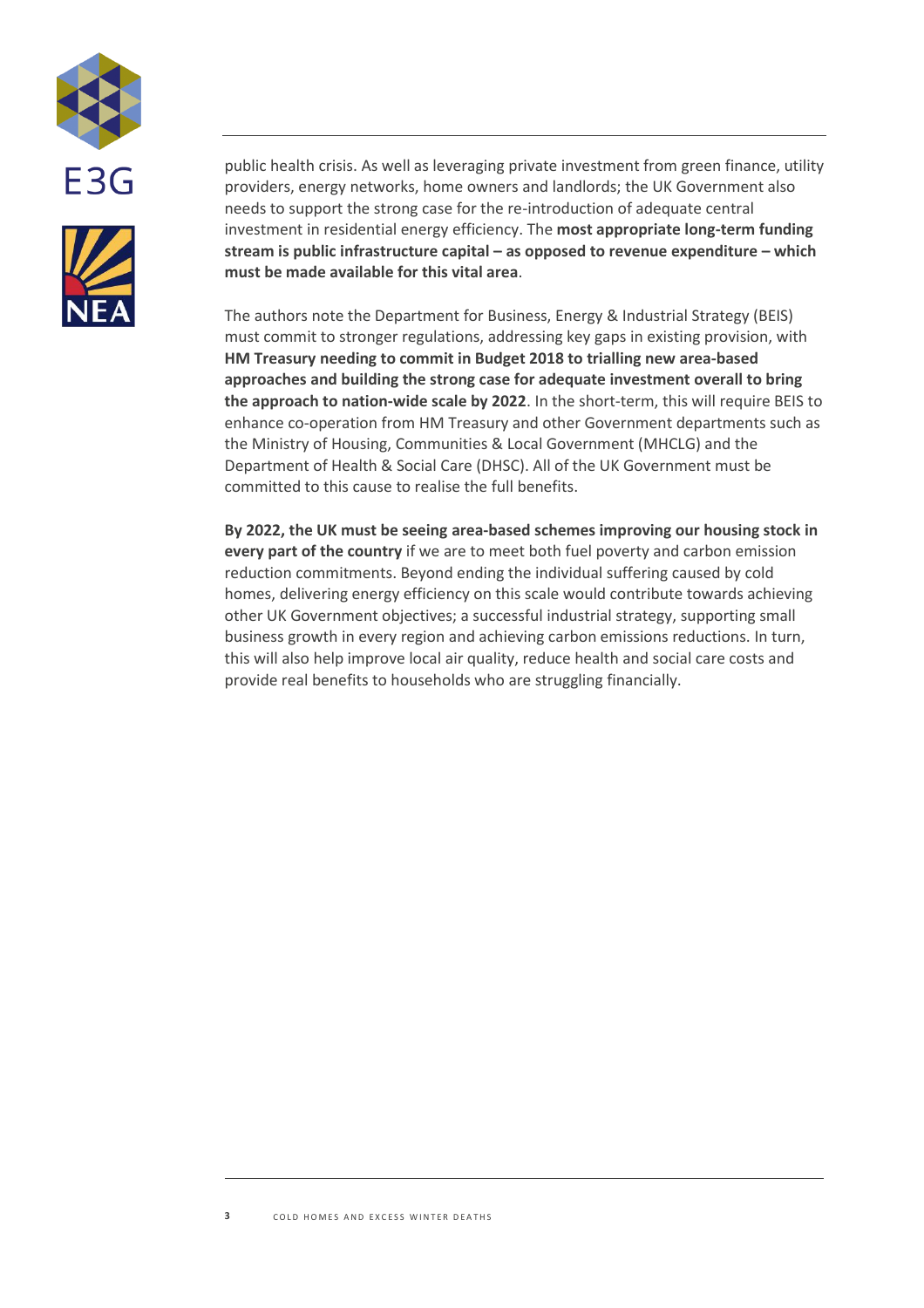



## Method and full findings

## **Excess Winter Deaths in recent years across the UK**

This briefing uses official data on excess winter deaths (EWD). It is a measure of how many more people die in the winter (measured as the four months from December through to March) than do on average in the four months either side of winter. It is calculated simply as<sup>1</sup>:

$$
EWD = deaths in Dec to Mar - \frac{deaths in Aug to Nov + deaths in Apr to Jul}{2}
$$

[Table 1](#page-3-0) shows the number of excess winter deaths since 2011 until the latest available data for last winter. Five-year totals and averages are shown encompassing the latest five years for which data are available<sup>2</sup>.

| <b>Winter</b>         | <b>England</b> | <b>Northern Ireland</b> | <b>Scotland</b> | <b>Wales</b> | <b>UK total</b> |
|-----------------------|----------------|-------------------------|-----------------|--------------|-----------------|
| 2011/12               | 22,820         | 500                     | 1,420           | 1,250        | 25,990          |
| 2012/13               | 29,370         | 560                     | 2,000           | 1,840        | 33,770          |
| 2013/14               | 16,330         | 590                     | 1,600           | 1,010        | 19,530          |
| 2014/15               | 41,300         | 870                     | 4,060           | 2,580        | 48,810          |
| 2015/16               | 22,780         | 640                     | 2,850           | 1,790        | 28,060          |
| 2016/17 (provisional) | 32,500         |                         | 2,720           | 1,800        | 37,020          |
| Latest 5-year average | 27,520         | 630                     | 2,440           | 1,710        | 32,200          |
| Latest 5-year total   | 142,280        | 3,160                   | 13,230          | 9,020        | 167,690         |

<span id="page-3-0"></span>*Table 1: Excess winter deaths across the UK since 2011 (ONS, 2017c; NISRA, 2017; NRS, 2017)*

The data show that over the last five years across the UK, there were approximately 167,000 excess winter deaths. Year-on-year, the data show considerable fluctuation, moving from 48,810 in 2014/15, down to 28,060 in 2016/17, and back up to 37,020 in 2016/17.

While excess winter mortality increases the colder it is, temperatures only explain part of the fluctuations seen. Other issues, such as particular strains of influenza predominant in a given year, interact with temperature and other factors to produce fluctuations<sup>3</sup> (ONS, 2017d).

<span id="page-3-1"></span>This is why moving five-year averages are typically used to illustrate long-term trends in excess winter mortality. On this basis, EWM has been falling steadily since 1950/51, although the rolling average has seen slight increase since  $2012/13<sup>3</sup>$  $2012/13<sup>3</sup>$  $2012/13<sup>3</sup>$ .

 $\overline{a}$ 1 (ONS, 2017d)

<sup>&</sup>lt;sup>2</sup> In Northern Ireland's case, this means 2011 to 2016. For England, Scotland and Wales, this covers 2012 to 2017. 3 *Ibid.*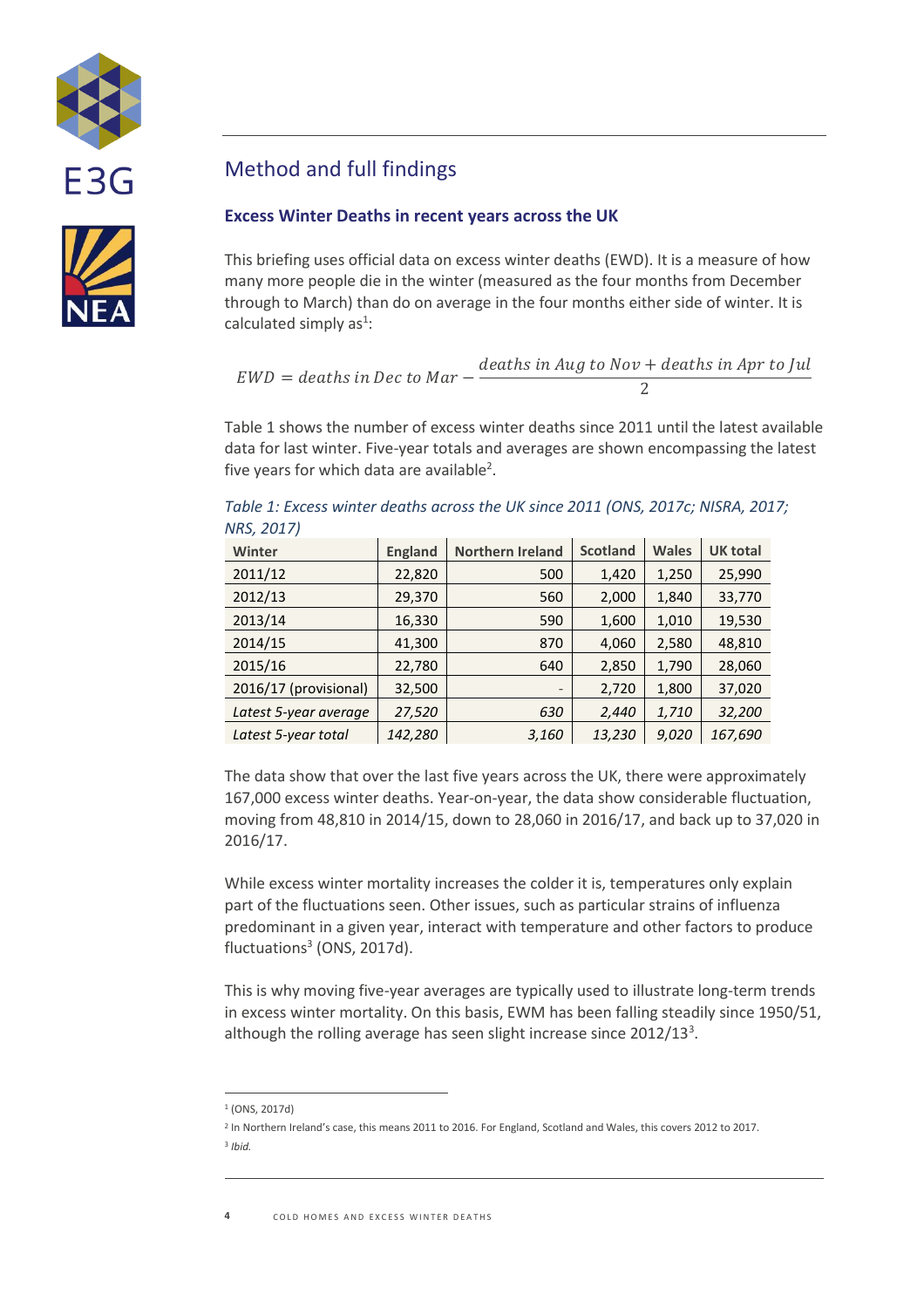



## **Excess winter deaths, cold housing conditions and fuel poverty**

Public Health England<sup>4</sup> cites studies that 10% of excess winter deaths are directly attributable to fuel poverty<sup>5</sup>, and that a fifth<sup>6</sup> of EWDs are attributable to the coldest quarter of homes. This was regarded by the authors as a 'conservative' estimate as separately the World Health Organisation stated that 30% is the best estimated share – based on European evidence – of EWDs that can be considered attributable to cold housing conditions<sup>7</sup>. This suggests that poor energy performance – manifested in homes that are hard and/or expensive to heat, thereby exacerbating the risks of respiratory and circulatory problems and poor mental health – is a significant contributory factor to the number of EWDs in the UK.

The three measures can be viewed as subsets, contained in and intersecting with each other as illustrated i[n Figure 1.](#page-4-0)



<span id="page-4-0"></span>*Figure 1: Schematic relationship between total EWDs and different measures of EWDs attributable to cold housing*

[Table 2](#page-5-0) shows the number of EWDs attributable to cold housing conditions on these three measures.

 $\overline{a}$ 4 (Public Health England & UCL Institute of Health Equity, 2014)

<sup>5</sup> (Hills, 2012)

<sup>6</sup> Precise number used is 21.5% (Marmot Review Team, 2011).

<sup>7</sup> (WHO, 2011)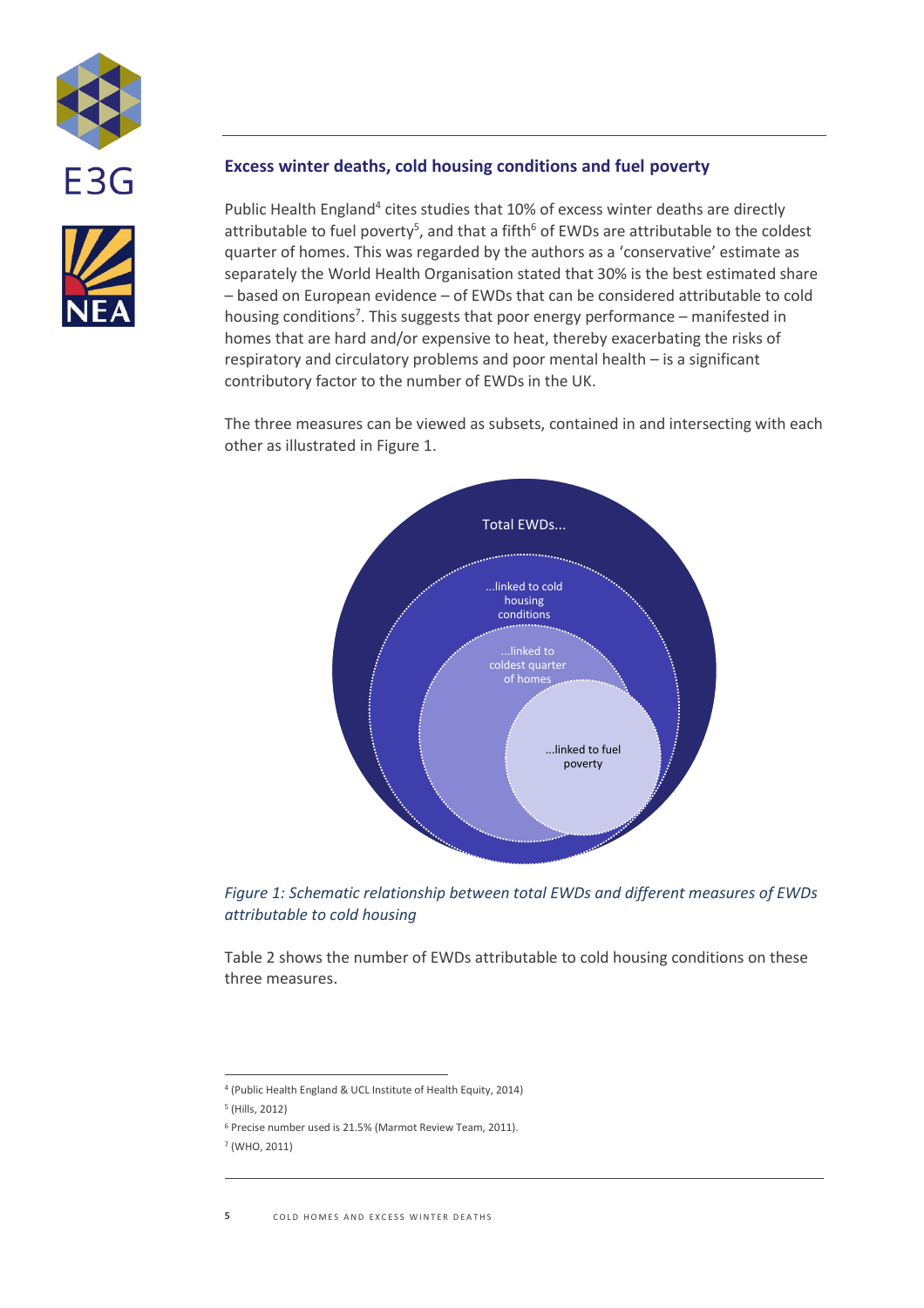



<span id="page-5-0"></span>

| Table 2: Excess winter deaths considered attributable to cold housing conditions |  |  |  |
|----------------------------------------------------------------------------------|--|--|--|
|                                                                                  |  |  |  |

| cold housing<br><b>UK total</b><br>coldest quarter<br>fuel |        |
|------------------------------------------------------------|--------|
| of homes<br>conditions<br>Winter<br><b>EWDs</b><br>poverty |        |
| 2011/12<br>25,990<br>5,590<br>2,600                        | 7,800  |
| 2012/13<br>33,770<br>7,260<br>3,380                        | 10,130 |
| 2013/14<br>19,530<br>4,200<br>1,950                        | 5,860  |
| 2014/15<br>48,810<br>10,490<br>4,880                       | 14,640 |
| 2015/16<br>28,060<br>6,030<br>2,810                        | 8,420  |
| 2016/17 (provisional)<br>37,020<br>7,960<br>3,700          | 11,110 |
| 32,200<br>6,920<br>Latest 5-year average<br>3,220          | 9,660  |
| Latest 5-year total<br>167,690<br>16,770<br>36,050         | 50,310 |

Based on the average of the last five winters, an estimated **9,660 people die in the UK each winter from conditions attributable to living in a cold home**, 6,920 of whom live in the coldest quarter of homes. Alongside this, 3,220 deaths each year are estimated to be directly linked to experiencing fuel poverty – people on low incomes who would have had to spend more than a typical amount of money on their energy bills to keep their homes adequately warm.

There is considerable geographical variability in where excess winter deaths attributable to cold housing are likely to occur, based on the distribution of the coldest homes and the spatial pattern of fuel poverty – some light is shone on this in the Appendix. In addition, the ill-effects of cold homes do not just extend to excess winter mortality and the elderly, but also to other groups of people – as outlined in the box below.

<sup>8</sup> Rounded to nearest 10.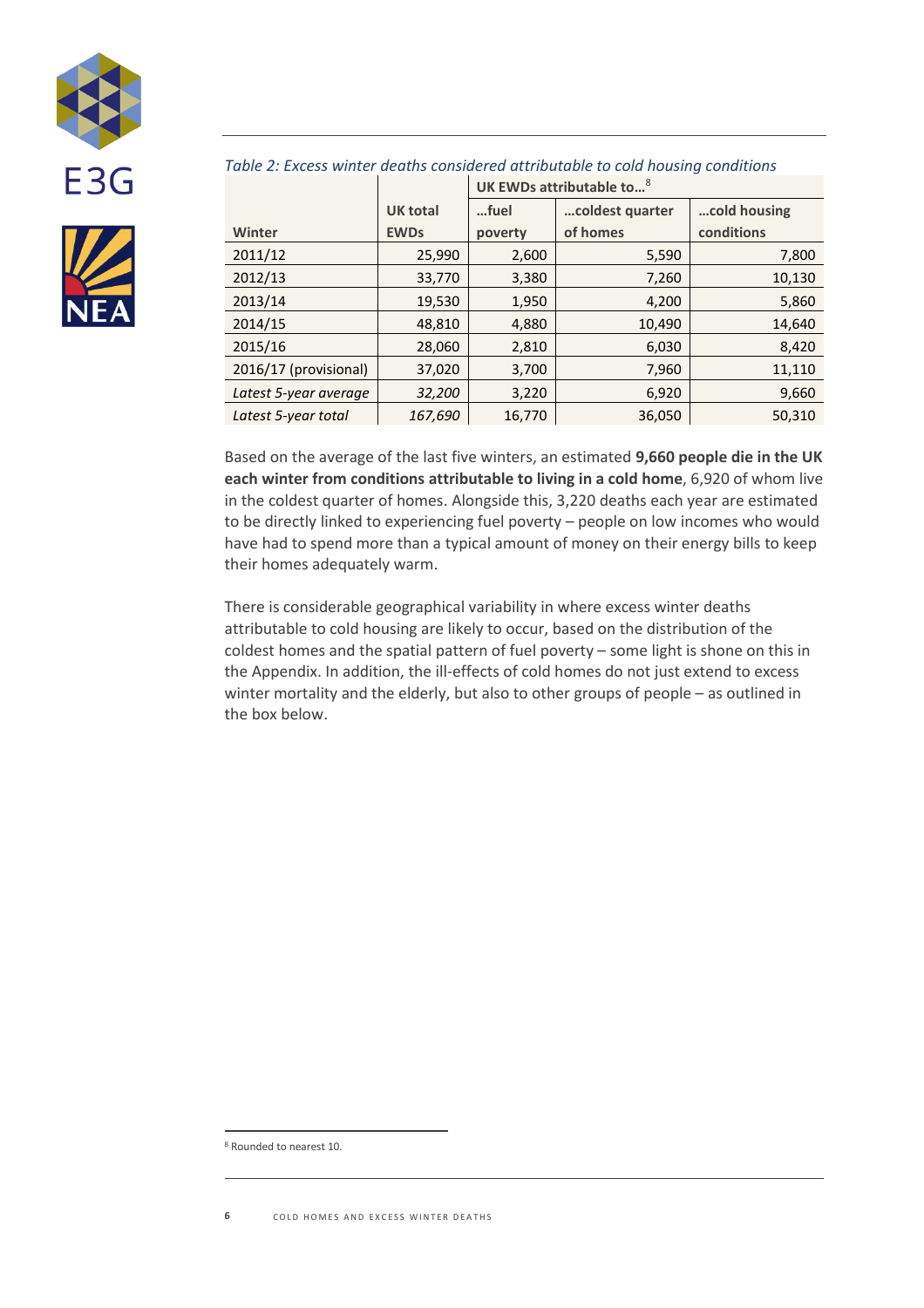



### Beyond excess winter mortality

Cold homes have a devastating impact of cold homes on people and their life-chances:

- A baby born today and living in cold housing is also almost three times more likely to suffer from coughing, wheezing and respiratory illness. Existing evidence also highlights infants living in cold conditions have a 30% greater risk of admission to hospital or primary care facilities (CHIWG, 2007).
- > As the child develops, this in turn impacts on long-term educational attainment, either through increased school absence through illness or because they are unable to find a quiet, warm place to study in the home (*ibid.*). In adolescence, one in four teenagers living in cold housing are at risk of multiple mental health problems (NEA, 2013).
- > Home energy improvements help to tackle these issues and one detailed study showed an 80% decrease in the rate of sickness absence from school for children with asthma and recurrent respiratory infections (Somerville *et al.*, 2000). Despite this progress, almost one in five households with a child under 16 lives in fuel poverty and the risk increases for lone parent households, one in four of whom are fuel poor (Mahony, 2016).
- > As noted above, as an adult enters work, low wages and sluggish growth currently mean many are in-work but still struggle to afford the increasing cost of living, including heating and powering their homes<sup>i</sup> . Fuel poverty mirrors this trend with 47% of fuel poor households in full or part-time work<sup>ii</sup>.
- > Many other low income households also face increasingly unmanageable situations; repaying large or growing debts whilst being excluded from signing up to the cheapest energy deals<sup>iit</sup>. This can create huge anxiety which exacerbates existing mental health problems, leading to further depression and potentially suicide (Gregory, 2015).
- > In later life, the impact of a cold home often compounds poor physical health and loneliness. The cold badly enhances the risks of health conditions including cardiovascular and respiratory diseases, falls and injuries and mental ill health, costing the NHS an estimated £1.36 billion each year (Age UK, 2012).
- > Despite being unpalatable premature mortality has a clear costiv and this impacts on family members.

<sup>i</sup> *NEA estimates that some families in fuel poverty are facing an income shortfall of up to £9,331 per year (£778 per month) to cover basic essentials, including energy. As noted below, NEA has also warned many low income households could miss out on energy rebates and the proposed new safeguard price cap. The findings are included as part of our "Bridging the Gap" report which highlights the scale of the impossible choices families will be making this winter. The report also illustrates the catastrophic impact Universal Credit could have on these families who have no savings to insulate them from falling into debt, going hungry and not heating their homes over the current 6 week waiting period.*

ii *Across the UK, 22% of individuals (14 million people) are in relative poverty after housing costs (they have a household income below 60% of the median). Net disposal income after housing costs of a low income household is £248 per week (£12,933 per year), equating to 60% of the UK median of £413 per week. The income after housing costs of a fuel poor household is even lower: £10,118 per year, equating to a net disposal weekly income of £194. Investigating income deciles shows the poorest 10% of UK society have a gross average weekly household income of £130 (£6,760 per year). Fuel poor households overwhelmingly comprise the poorest fifth of*  society: 85% of households in fuel poverty in England are located in the first and second income deciles and 78% of *English households in those two deciles are fuel poor.*

iii *Many low income and vulnerable consumers, have a poor credit history; they are worried about losing out on support like the Warm Home Discount; or they face cost barriers if they attempt to switch back to a standard meter.*

iv *For example burial fees and exclusive rights to burial in a particular plot, cremation fees, including the cost of the doctor's certificate, funeral director's fees, flowers, coffin travel to arrange or go to the funeral, the costs for moving the body within the UK. An indication of the scale of these to a surviving family member or society are that a direct cremation costs c. £1,600, a cremation using a funeral director £3,214 and a burial using a funeral director costs £4,136. Whilst some costs are covered for low income households via a state Funeral Payment, often this is paid for on credit or often loans from a more affluent family member. This in turn inhibits a low income families spending.*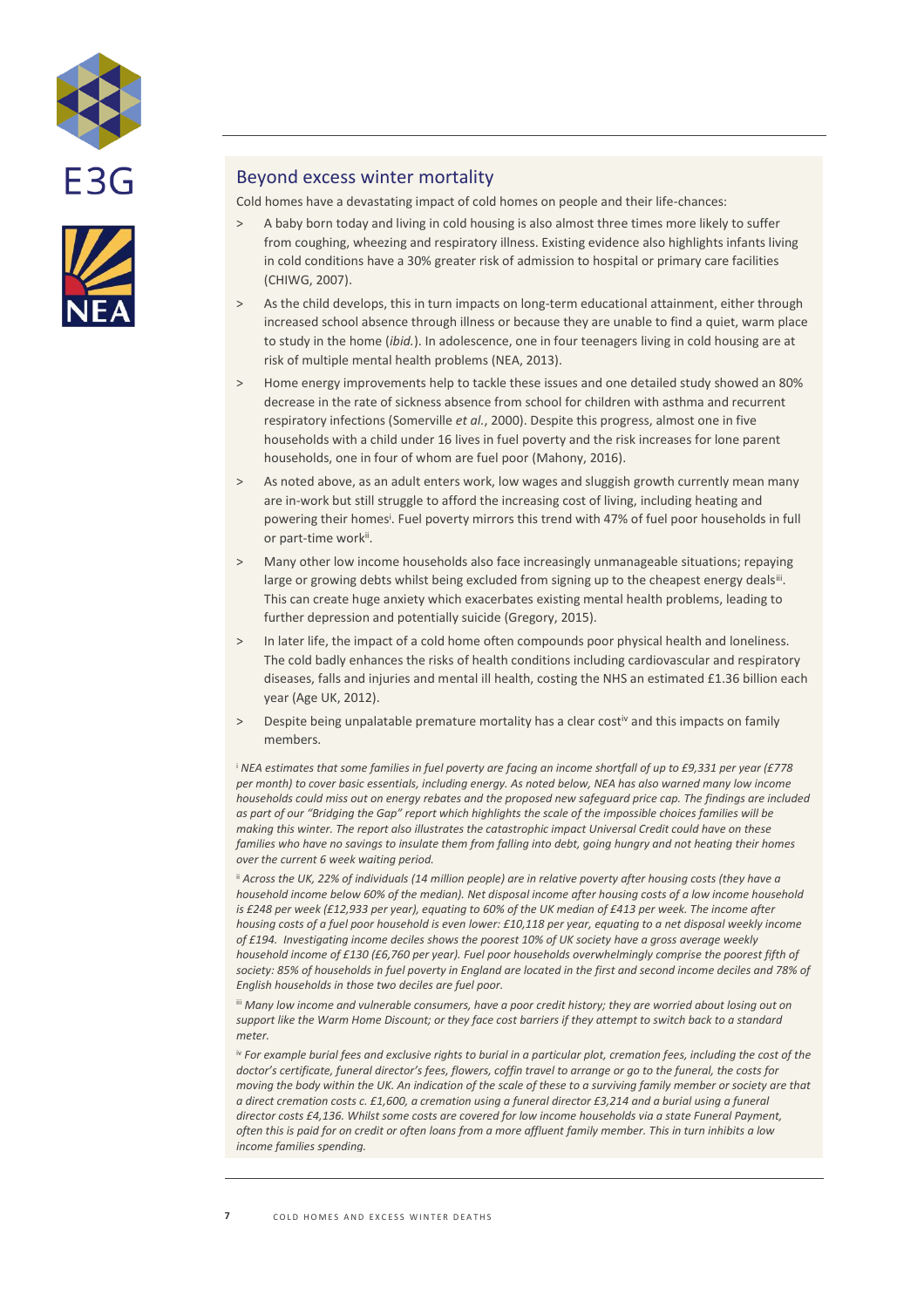



### **Understanding the scale of EWDs from cold housing**

Using national death registration statistics for England and Wales produced by the Office for National Statistics (ONS), it is possible to provide context for the scale of cold homes-related excess winter deaths[. Figure 2](#page-7-0) shows the England and Wales EWDs in 2016/17 linked to cold housing, to the coldest quartile of homes, and to fuel poverty in red – alongside a selection of causes of death from ONS data for 2016.



#### <span id="page-7-0"></span>*Figure 2: Deaths in England & Wales in 2016, selected causes (ONS, 2017b, 2017a, 2017e)<sup>9</sup>*

EWDs linked to cold housing conditions are comparable in scale to the number of people dying of breast and prostate cancers. The number of EWDs attributable to the coldest quarter of homes is comparable to the number of alcohol-related deaths, and EWDs linked to fuel poverty are similar in number to deaths from brain and skin cancers.

<sup>9</sup> Note that most causes of death shown are mutually exclusive and based on the ONS' use of the World Health Organisation's classification system. Deaths related to cold homes are estimated based on the sources discussed above and cold homes not a 'cause' of death in a statistical sense and thus not mutually exclusive from other categories. In other words, deaths related to cold homes would be recorded under sub-categories of 'diseases of the respiratory system' (e.g. pneumonia) and 'diseases of the circulatory system' (e.g. ischaemic heart diseases). Also, the figures for alcohol and drug misuse related deaths are reported separately by ONS and cut across a range of WHO classifications (e.g. liver disease in the case of alcohol-related causes).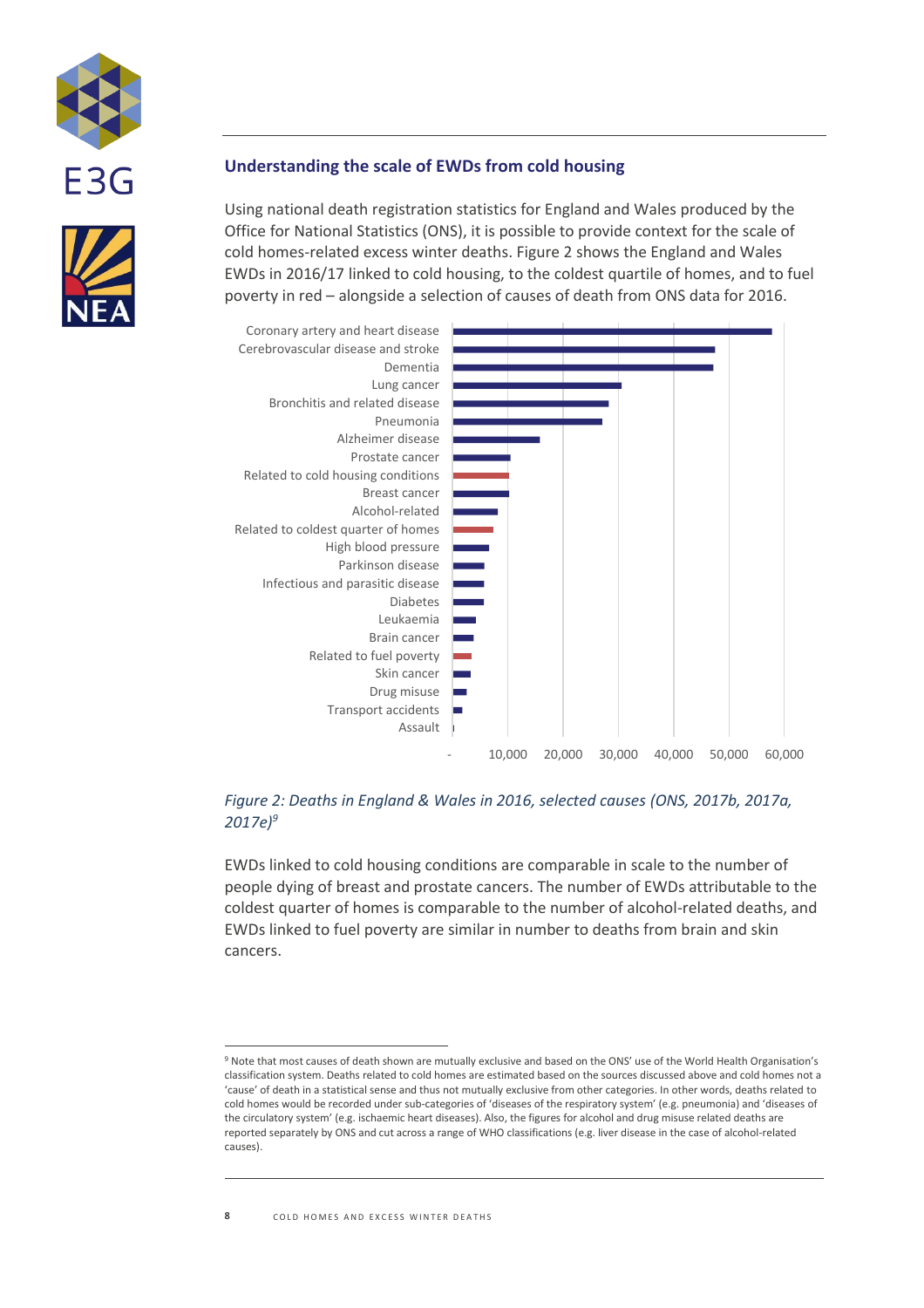

Cold housing conditions are avoidable and their prevalence and contributory factors in the UK – highlighted by the 'Cold Man of Europe' briefings $10 -$  may go some way to explaining why the UK experiences higher excess winter mortality than nearly all its European peers.

### **The UK amongst its European peers**

Liddell *et al. (*2016) have conducted the most recent cross-European comparison of excess winter mortality. Their study examined EWM across 1980 to 2013 for 30 European countries.

To make comparisons between different groups, years, and geographies – in this case, 30 European countries – Liddell *et al. (*2016) use the excess winter mortality index (EWM index) measure, calculated as follows $11$ :

> $EWM$  index  $=$ EW D average non winter deaths \* 100

The EWM index corresponding to the excess winter deaths shown for the four nations of the UK i[n Table 1](#page-3-0) is shown below.

| Table 3: Excess winter mortality index across the UK since 2011 (ONS, 2017c; NISRA, |  |
|-------------------------------------------------------------------------------------|--|
| 2017; NRS, 2017)                                                                    |  |

| Winter                | <b>England</b> | <b>Northern Ireland</b> | <b>Scotland</b> | <b>Wales</b> |
|-----------------------|----------------|-------------------------|-----------------|--------------|
| 2011/12               | 15.6%          | 11.0%                   | 8.0%            | 12.6%        |
| 2012/13               | 19.6%          | 12.0%                   | 11.0%           | 18.0%        |
| 2013/14               | 11.2%          | 13.0%                   | 9.0%            | 10.3%        |
| 2014/15               | 27.2%          | 17.8%                   | 23.0%           | 25.1%        |
| 2015/16               | 14.7%          | 13.1%                   | 16.0%           | 17.4%        |
| 2016/17 (provisional) | 21.2%          | $\qquad \qquad -$       | 15.0%           | 17.6%        |

The EWM indices for the 30 countries over the 33 years to 2013 is shown in [Table 4,](#page-9-0) with those countries experiencing the highest rate of excess winter mortality shown first.

<sup>10</sup> (Guertler & Royston, 2013; Guertler, Carrington & Jansz, 2015) <sup>11</sup> (ONS, 2017d)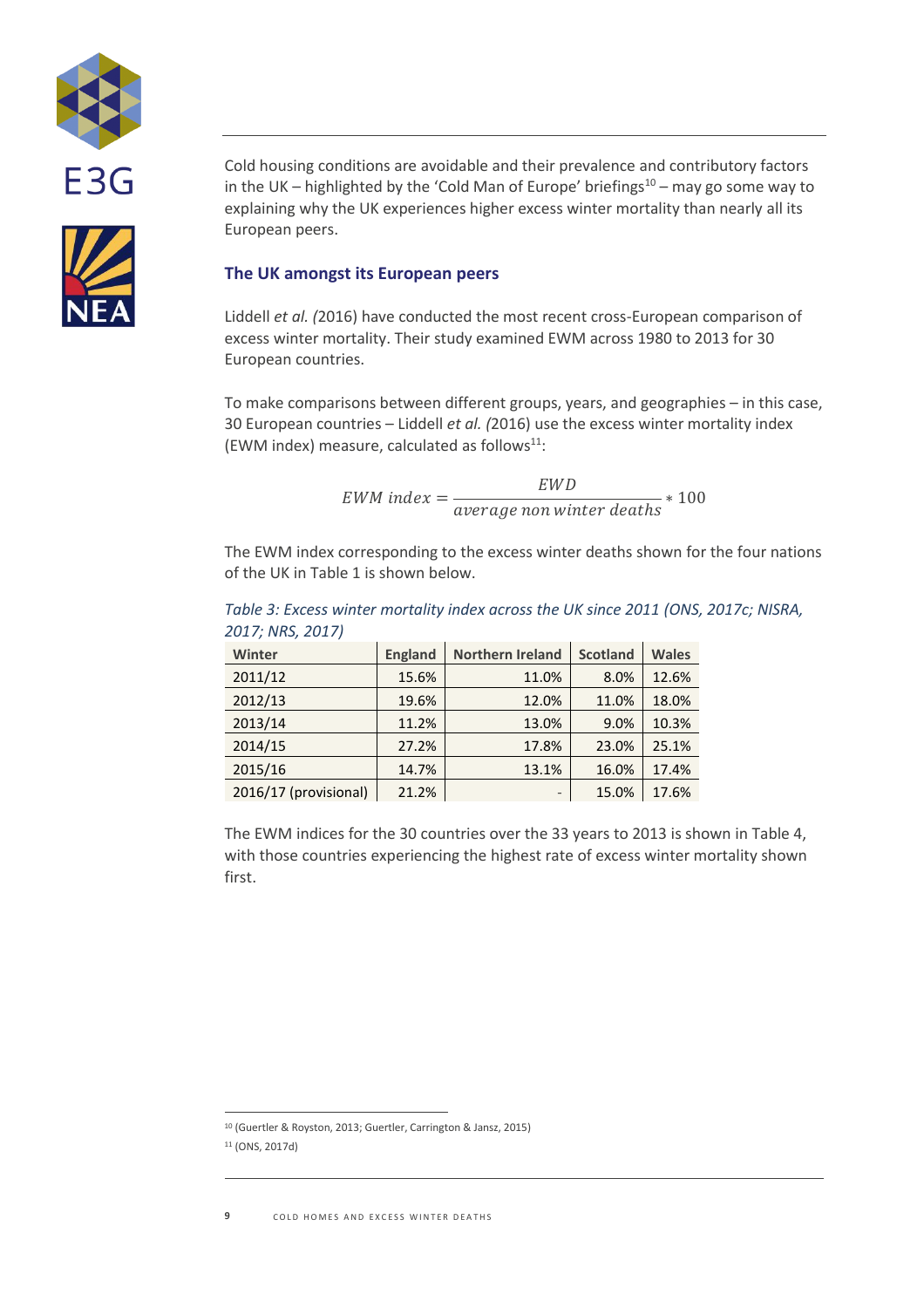



#### <span id="page-9-0"></span>*Table 4: EWM index for 30 European countries, 1980-2013 (Liddell* et al.*, 2016)*

| Country         | <b>EWM</b> index | Country               | <b>EWM</b> index |
|-----------------|------------------|-----------------------|------------------|
| Malta           | 29.4             | Slovenia              | 13.2             |
| Portugal        | 28.0             | Hungary               | 12.3             |
| Cyprus          | 23.6             | Denmark               | 12.2             |
| Spain           | 20.6             | Norway                | 12.1             |
| Ireland         | 19.7             | The Netherlands       | 11.8             |
| <b>UK</b>       | 18.6             | Germany               | 11.7             |
| Greece          | 17.9             | Poland                | 11.7             |
| <b>Bulgaria</b> | 17.8             | Latvia                | 11.5             |
| Romania         | 17.5             | Lithuania             | 11.5             |
| Italy           | 16.0             | Luxembourg            | 11.2             |
| Switzerland     | 14.2             | Estonia               | 10.9             |
| France          | 13.8             | <b>Czech Republic</b> | 10.8             |
| Belgium         | 13.6             | Finland               | 9.5              |
| Sweden          | 13.3             | Iceland               | 8.4              |
| Austria         | 13.2             | Slovakia              | 8.2              |

The UK has the sixth-highest EWM index out of 30 European countries. The fact that of the five countries with higher excess winter mortality than the UK, four are 'warm' southern European countries, highlights what Liddell *et al.* refer to as the excess winter mortality paradox, in which people are more likely to die in such countries during cold snaps than in northern countries where winters are consistently severe: Finland and Iceland are amongst the countries with the lowest EWM index.

The authors highlight how numerous factors contribute to the paradox, such as higher spending on heating in northern countries being an accepted necessity, the thermal efficiency of building fabric, and different lifestyles in response to cold weather (being indoors more, wearing more suitable clothing outdoors).

More importantly, they highlight how the winter period used to measure EWDs – December through to March – easily overestimates EWM in a warmer country and underestimates it in a colder country. In a warmer country, the cold-related health risks people face are much more confined to those months. In colder countries, the period of vulnerability is longer. In other words, where there is cold-related mortality either side of the December to March period – which is likely in a country with more severe and longer winters – then this serves to reduce the rate of 'excess' winter deaths in the December to March period. Similarly, in warmer countries, where coldrelated deaths are much more confined to that period, the rate of EWDs is higher.

To partially account for the EWD paradox in the results and make the impact of cold conditions on mortality more comparable across all European countries examined, Liddell *et al.* go on to propose an alternative measure which takes account of the length and depth of time homes need to be heated to be safely warm in each country,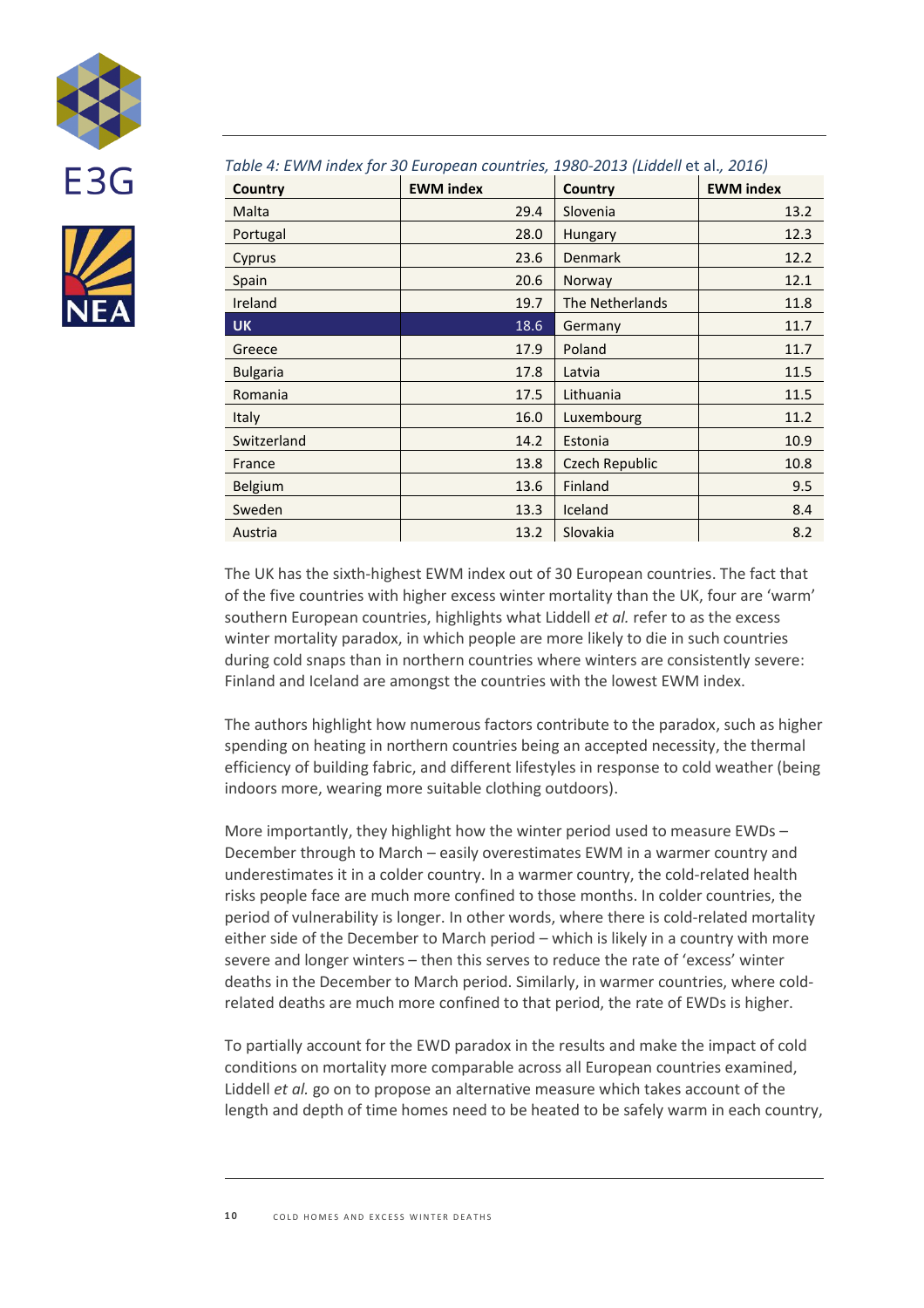



as measured by heating degree days (HDDs)<sup>12</sup>. They find that the December to March period used to calculate excess winter mortality only encompasses heating degree days (where homes are cold if not heated) adequately in two of the 30 countries. For those countries where a large share (>40%) of HDDs fall outside of the December to March period, excess winter deaths, and the effect of cold homes, may be severely underestimated.

The approach they tested to make a better comparison between countries was to divide the EWM index by an index of heating degree days (IHDD). IHDD is calculated as follows:

$$
IHDD = \frac{(% of degree days falling in winter months)}{0.5 * (% of degree days falling outside of winter)}
$$

The results are shown in [Table 5,](#page-10-0) and the ranking is a better reflection of the degree to which cold conditions affect mortality across different countries. On this more comparable measure the UK performs second-worst out of 30 European countries. A factor that is likely to play a significant part is the fact that the UK has amongst the oldest and thus least efficient and most cold-vulnerable housing stock in Europe<sup>13</sup>.

|                 | <b>EWM</b> index to |                       | <b>EWM</b> index to |
|-----------------|---------------------|-----------------------|---------------------|
| Country         | <b>IHDD ratio</b>   | Country               | <b>IHDD</b> ratio   |
| Ireland         | 9.9                 | Latvia                | 4.0                 |
| <b>UK</b>       | 8.9                 | Estonia               | 3.9                 |
| Norway          | 6.1                 | Germany               | 3.9                 |
| Sweden          | 5.9                 | Luxembourg            | 3.9                 |
| Portugal        | 5.7                 | Lithuania             | 3.8                 |
| Iceland         | 5.6                 | <b>Bulgaria</b>       | 3.8                 |
| Switzerland     | 5.1                 | Poland                | 3.7                 |
| Spain           | 5.1                 | <b>Italy</b>          | 3.6                 |
| <b>Denmark</b>  | 4.8                 | Slovenia              | 3.6                 |
| <b>Belgium</b>  | 4.7                 | <b>Czech Republic</b> | 3.5                 |
| France          | 4.2                 | Greece                | 3.0                 |
| Austria         | 4.2                 | Hungary               | 2.9                 |
| Romania         | 4.1                 | Malta                 | 2.4                 |
| The Netherlands | 4.1                 | Slovakia              | 2.3                 |
| Finland         | 4.0                 | Cyprus                | 1.8                 |

<span id="page-10-0"></span>*Table 5: Ranking of 30 European countries' ratio of EWM index to IHDD (Liddell* et al.*, 2016)*

<sup>&</sup>lt;sup>12</sup> Heating degree days (HDDs) are a measure of the need for space heating. They are typically based on an expectation of an internal temperature of 18°C. Heating is assumed to be required when the average daily external temperature is more than 3°C colder than this (i.e. colder than 15°C). For example, if the average external temperature on January 1 was 4°C, then January 1 had 11 HDDs. These are added up over the course of a year to provide annual HDDs.

<sup>13</sup> (Guertler & Royston, 2013; Guertler, Carrington & Jansz, 2015)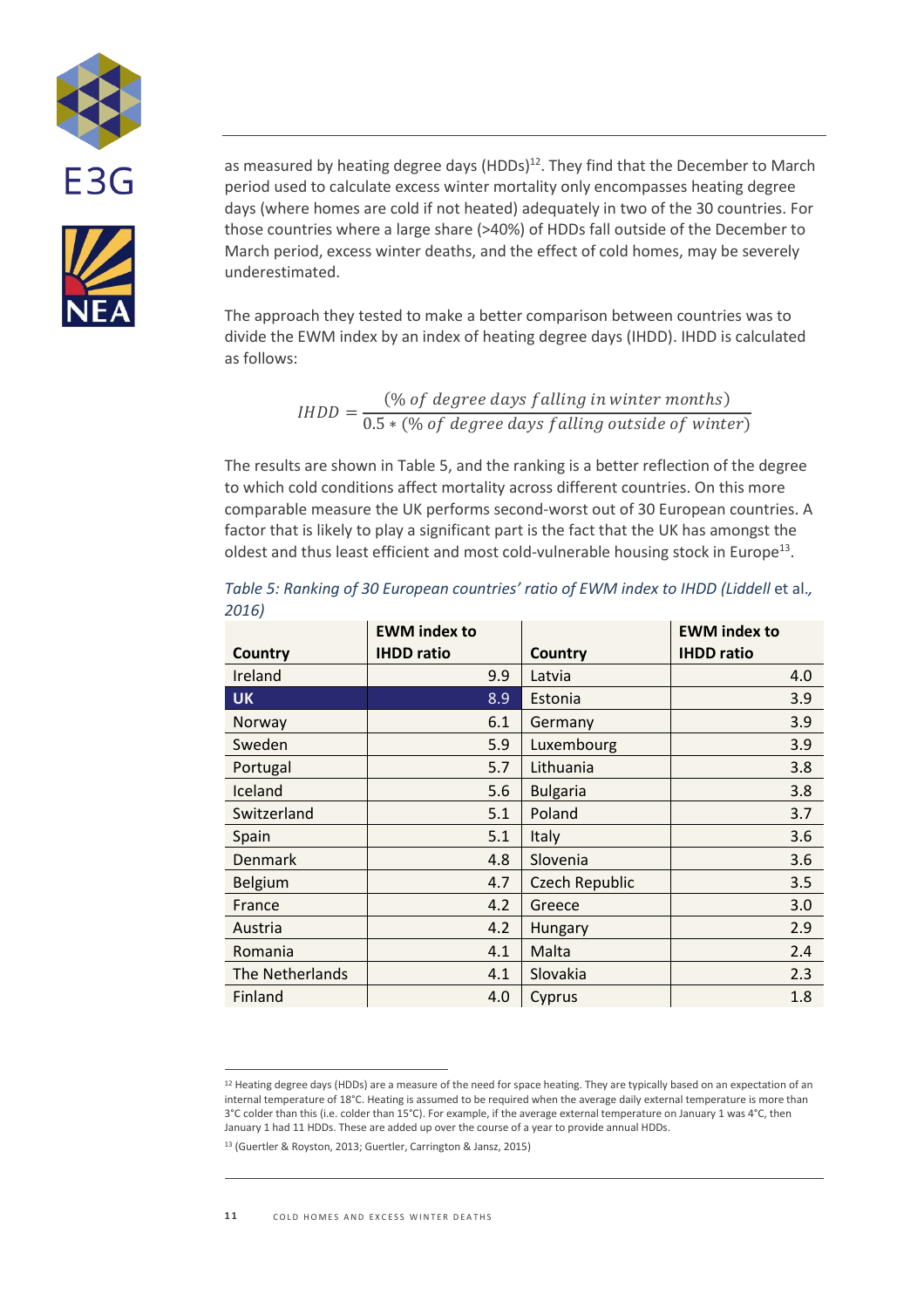



## Discussion and conclusion

The National Institute for Health and Care Excellence (NICE) has recognised excess winter deaths and illness, and the health risks associated with cold homes as a priority and published guidance for health and care professionals in 2015. The guidance identifies that reducing the risks associated with living in cold homes serves a wide range of goals (box to the right).

These goals illustrate a number of key points: that EWDs attributable to cold homes are avoidable; that avoidable deaths are just one part of a story that encompasses opportunities to improve public health while alleviating NHS which is estimated – without taking account of health benefits foregone – to cost £1.36bn per year in England alone<sup>14</sup>. This analysis also does not fully include the costs cold homes puts on social care services.

## NICE guideline

Public health and other goals served by reducing risk of death and ill health associated with living in a cold home (NICE, 2015):

- > Reducing preventable excess winter deaths
- > Improving health and wellbeing among vulnerable groups
- > Reducing pressure on health and social care services
- Reducing fuel poverty and the risk of fuel debt or being disconnected from gas and electricity supplies
- > Improving the energy efficiency of homes, reducing unnecessary fuel consumption

There are additional social and environmental benefits to fixing cold homes. Not quantified in this briefing, the economic benefits that could be achieved with the introduction of adequate investment in this area are considerable:

- > The direct value of reductions in bills and energy arrears for households or how this would increase spending within poorer communities;
- > The avoided cost of reducing carbon emissions or improving air quality via alternative actions;
- > The avoided costs of investment in non-efficient forms of embedded power generation which can increase local air pollution;
- $>$  The value of reductions in rent arrears, void periods for landlords<sup>15</sup> and higher stamp duty yields to HM Treasury;
- > Uplifts in VAT yields to HM Treasury for energy efficiency measures compared to the lower rates applied to VAT on gas and electricity;
- > The positive impact of reducing inflation, gas imports and the effect on the UK's balance of payments;
- > The extent of the creation of a healthier workforce and jobs from a more buoyant energy efficiency industry;

<sup>14</sup> (Age UK, 2012)

<sup>15</sup> (Sustainable Homes, 2016)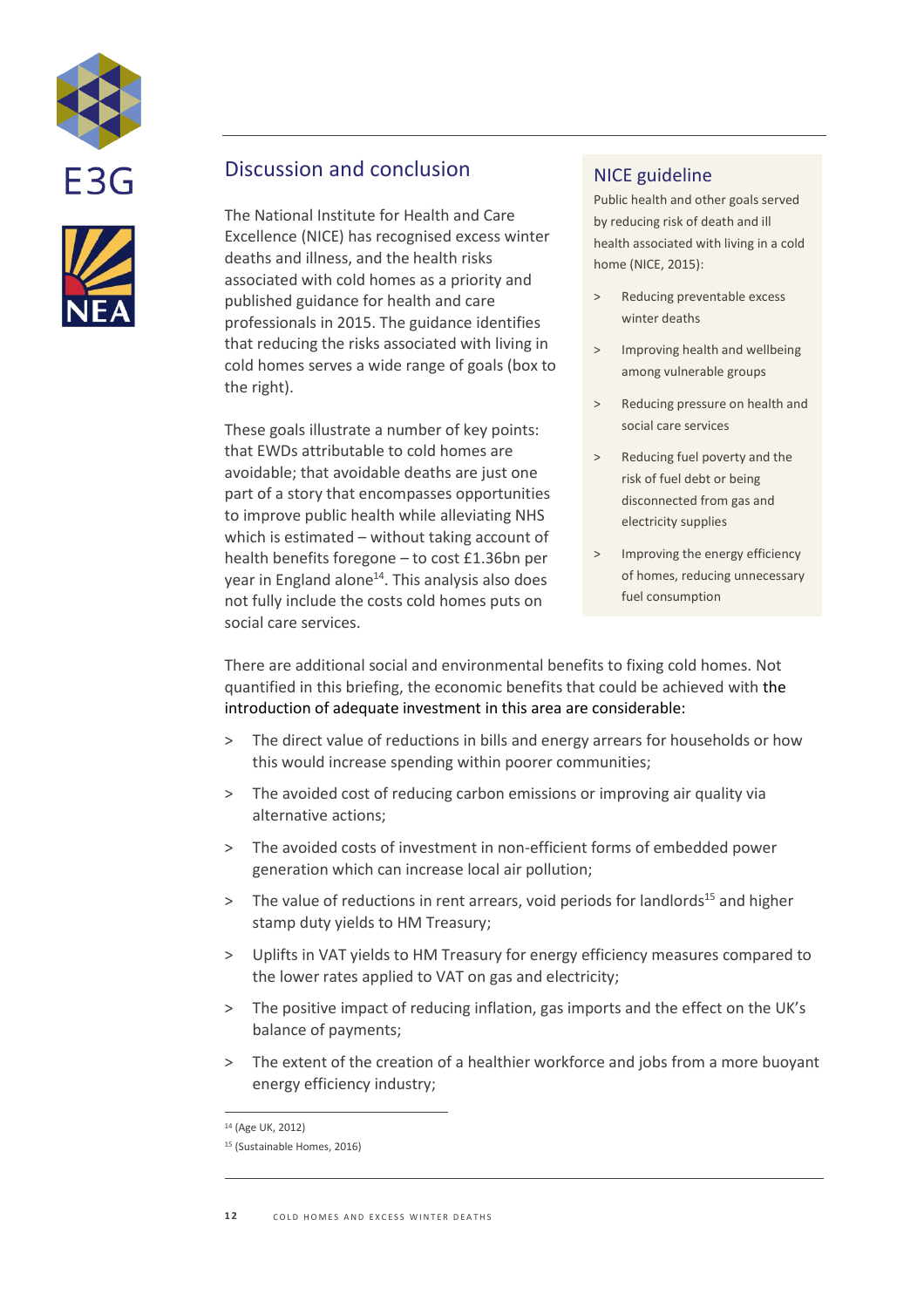



- > The value to the UK economy of wider benefits such as upskilling the workforce;
- > The value of avoided costs to energy consumers of reducing network reinforcement by distribution network operators $^{16}$ . In turn, the positive impacts of also reducing civil utility works taking place in UK streets.

There is governmental recognition of these facts – encapsulated for example by the Department for Business, Energy & Industrial Strategy's increasingly rigorous efforts to quantify (if not yet formally incorporate into policy appraisal) the health benefits of home energy performance improvements.

Action in recent years, however, is not keeping pace with need. According to the Committee on Climate Change, progress has stalled, with insulation rates having fallen by 90% since  $2012^{17}$ .

Nevertheless, the ambitions newly set out in the Government's Clean Growth Strategy with respect to home energy performance are set at the right level, consisting of $^{18}$ :

- > All fuel poor homes in England to be upgraded to an energy performance certificate rating of C by 2030
- > As many rented homes in the UK as possible to achieve this standard by 2030
- > And as many homes as possible to be upgraded to EPC C by 2035

There is now a large gap between action to deliver warm and efficient homes, and the ambition to do so, which needs to be urgently filled.

E3G and National Energy Action are members of the Energy Efficiency Infrastructure Group (EEIG), which commissioned a milestone report setting out a vision for a Buildings Energy Infrastructure Programme, prioritising cold homes and low income households on the path for all homes to achieve the EPC C standard by 2035.

Specifically, the vision includes the goal for all low income households' homes in the UK to be upgraded to an EPC C standard by 2030. To achieve this, it recommends funding a coordinated programme of locally-led, area-based schemes supporting low income households with home energy performance improvements in every local authority area – alongside a UK-wide referrals network to nationally available 'safety net' grant support for households who miss out on, or cannot wait for, area-based schemes to reach them<sup>19</sup>. This combination of area schemes and safety net has been

<sup>&</sup>lt;sup>16</sup> In 2015, NEA and AgilityEco produced a report investigating the possibility to divert budgets currently allocated to loadrelated network upgrades into local schemes that improve energy efficiency. In the report this concept is explained fully and is referred to as Alternative Investment Strategy (AIS). Specifically, the report looks to analyse the 'Size of the Prize' on Northern Power Grid's network, the economic feasibility of investment in local energy efficiency and how this compares to conventional network reinforcement and practical feasibility. See (AgilityEco, 2015).

<sup>17</sup> (CCC, 2018)

<sup>18</sup> (HM Government, 2017)

<sup>19</sup> (Thornhill & Deasley, 2017)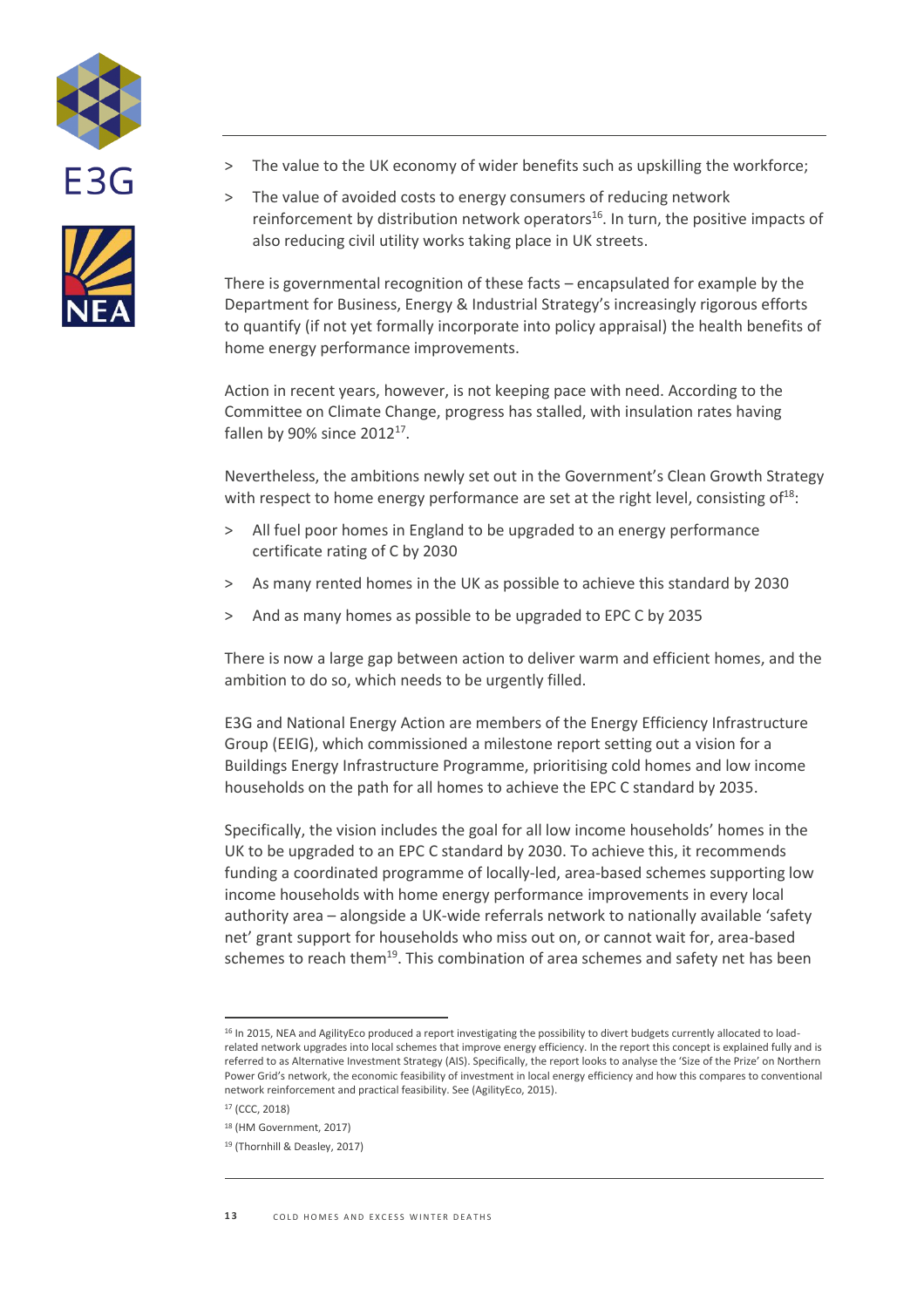

the hallmark of energy efficiency delivery for low income households in the devolved nations of Northern Ireland, Scotland and Wales in recent years.

On the 'safety net', the commitment in the Clean Growth Strategy to extend at least the current level of support provided by the Energy Company Obligation for low income households beyond 2022 until 2028 is welcome and could complement a programme of area-based schemes well. However, without area-based schemes, it is insufficient in scale to meet the Clean Growth Strategy's ambitions and insufficient in reach and adaptability to adequately serve the varying patchwork quilts of cold homes, fuel poverty and excess winter mortality the UK represents<sup>20</sup>.

There is an urgent need to commit to trialling systematic infrastructure investment at Budget 2018 – taken to mean in every local authority area based on need, trialled in strategically selected areas at first – in home energy performance for fixing the cold homes public health crisis.

As well as leveraging private investment from green finance, utility providers, energy networks, home owners and landlords; the UK Government also needs to support the strong case for the re-introduction of adequate central investment in residential energy efficiency. The most appropriate long-term funding stream is public infrastructure capital – as opposed to revenue expenditure – which must be made available for this vital area.

The authors note the Department for Business, Energy & Industrial Strategy (BEIS) must commit to stronger regulations, addressing key gaps in existing provision, with HM Treasury committing in Budget 2018 to trialling new area-based approaches and building the strong case for adequate investment overall to bring the approach to nation-wide scale by 2022. In the short-term, this will require BEIS to enhance cooperation from HM Treasury and other Government departments such as the Ministry of Housing, Communities & Local Government (MHCLG) and the Department of Health & Social Care (DHSC). All of the UK Government must be committed to this cause to realise the full benefits.

By 2022, the UK must be seeing area-based schemes improving our housing stock in every part of the country if we are to meet both fuel poverty and carbon emission reduction commitments. Beyond ending the individual suffering caused by cold homes, delivering energy efficiency on this scale would contribute towards achieving other UK Government objectives; a successful industrial strategy<sup>21</sup>, supporting small business growth in every region and achieving carbon emissions reductions<sup>22</sup>. In turn, this will also help improve local air quality<sup>23</sup>, reduce health and social care costs and provide real benefits to households who are struggling financially<sup>24</sup>.

- $\overline{a}$ <sup>20</sup> See Appendix.
- <sup>21</sup> (NIC, 2017)
- <sup>22</sup> (CCC, 2016)
- <sup>23</sup> (GLA, 2017)
- <sup>24</sup> (NEA, 2017)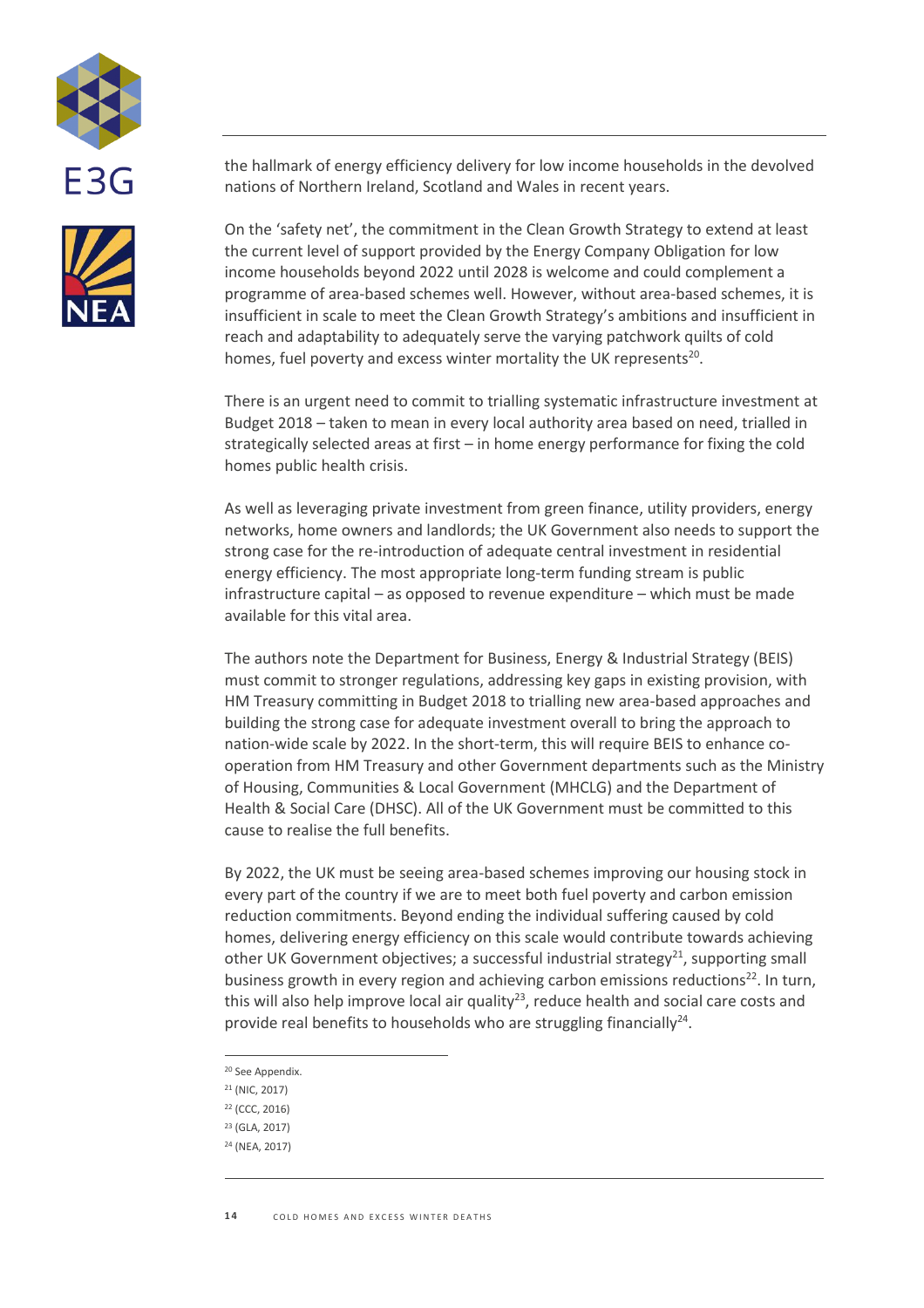



## **Bibliography**

Age UK (2012) *The cost of cold: Why we need to protect the health of older people in the winter*. [Online]. Available from:

https://www.ageuk.org.uk/Documents/EN-GB/Campaigns/The\_cost\_of\_cold\_2012.pdf?dtrk=true [Accessed: 15 February 2018].

- AgilityEco (2015) *Supporting Local Energy Efficiency as an Alternative to Network Reinforcement*. [Online]. Available from: http://www.northernpowergrid.com/downloads/1704 [Accessed: 17 February 2018].
- BEIS (2017) *Sub-regional fuel poverty data 2017: Fuel poverty data measured as low income high costs (2015 data)*. [Online]. Available from: https://www.gov.uk/government/statistics/sub-regional-fuel-poverty-data-2017 [Accessed: 15 February 2018].
- CCC (2018) *An independent assessment of the UK's Clean Growth Strategy - From ambition to action*. [Online]. Available from: https://www.theccc.org.uk/wpcontent/uploads/2018/01/CCC-Independent-Assessment-of-UKs-Clean-Growth-Strategy-2018.pdf [Accessed: 15 February 2018].
- CCC (2016) *Next steps for UK heat policy*. [Online]. Available from: https://www.theccc.org.uk/wp-content/uploads/2016/10/Next-steps-for-UKheat-policy-Committee-on-Climate-Change-October-2016.pdf [Accessed: 17 February 2018].
- CSE (2015) *Mapping domestic energy efficiency in Great Britain: A report, data set and maps for Citizens Advice*. [Online]. Available from: https://www.cse.org.uk/projects/view/1305 [Accessed: 15 February 2018].
- GLA (2017) *Draft fuel poverty action plan for London*. [Online]. Available from: https://www.london.gov.uk/sites/default/files/draft\_fuel\_poverty\_action\_pla n.pdf [Accessed: 17 February 2018].
- Guertler, P., Carrington, J. & Jansz, A. (2015) *The Cold Man of Europe - 2015*. [Online]. Available from: http://www.ukace.org/wp-content/uploads/2015/10/ACEand-EBR-briefing-2015-10-Cold-man-of-Europe-update.pdf [Accessed: 14 February 2018].
- Guertler, P. & Royston, S. (2013) *Fact-file: The Cold Man of Europe*. [Online]. Available from: http://www.ukace.org/wp-content/uploads/2013/03/ACE-and-EBRfact-file-2013-03-Cold-man-of-Europe.pdf [Accessed: 14 February 2018].
- Hills, J. (2012) *Getting the measure of fuel poverty: final report of the Fuel Poverty Review*. [Online]. Available from: http://eprints.lse.ac.uk/43153/1/CASEreport72%28lsero%29.pdf [Accessed: 7 February 2018].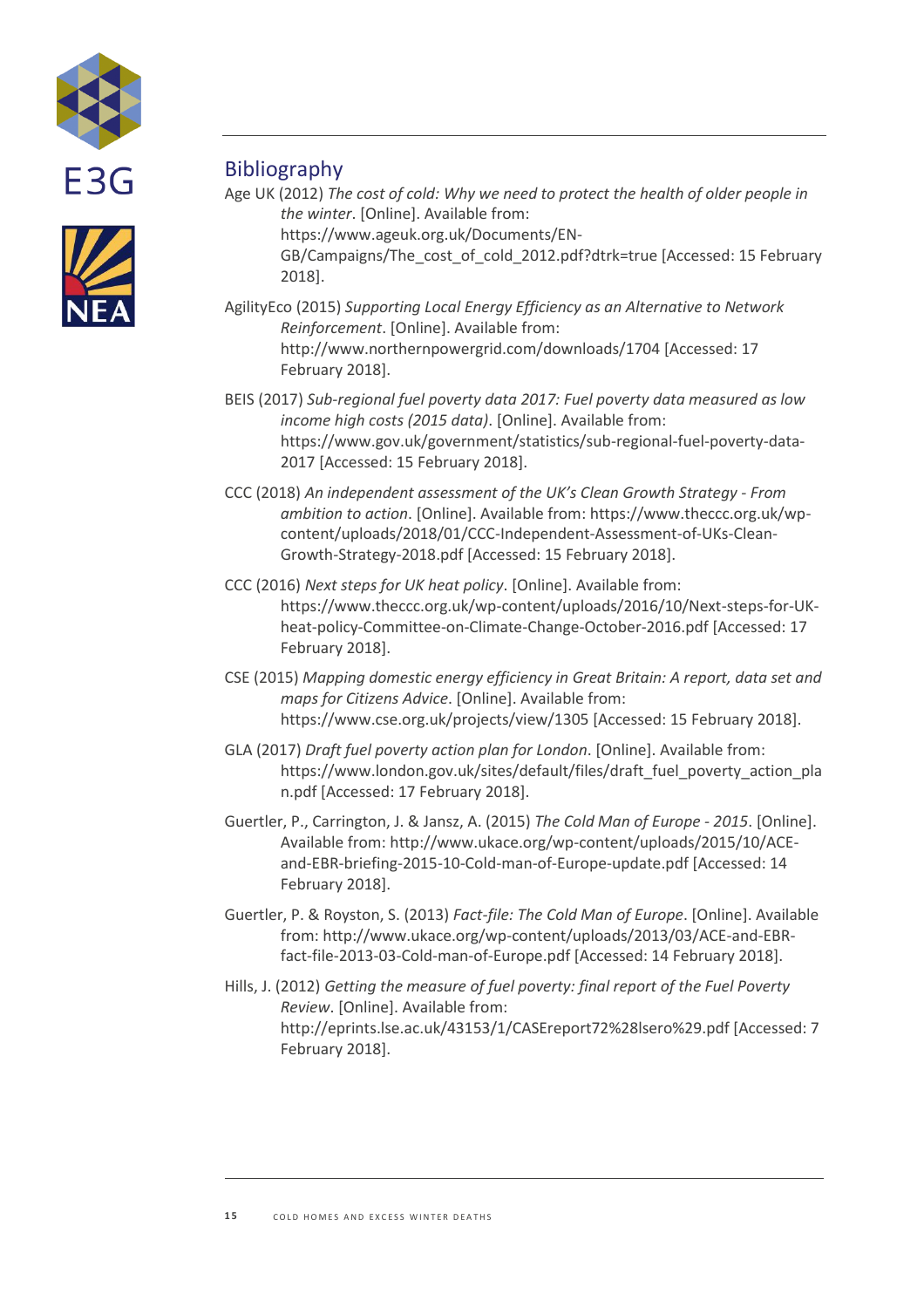



- HM Government (2017) *The Clean Growth Strategy: Leading the way to a low carbon future*. [Online]. Available from: https://www.gov.uk/government/uploads/system/uploads/attachment\_data /file/651916/BEIS\_The\_Clean\_Growth\_online\_12.10.17.pdf [Accessed: 15 February 2018].
- Liddell, C., Morris, C., Thomson, H. & Guiney, C. (2016) Excess winter deaths in 30 European countries 1980–2013: a critical review of methods. *Journal of Public Health*. [Online] 38 (4), 806–814. Available from: doi:10.1093/pubmed/fdv184.
- Marmot Review Team (2011) *The Health Impacts of Cold Homes and Fuel Poverty*. [Online]. Available from: https://friendsoftheearth.uk/sites/default/files/downloads/cold\_homes\_heal th.pdf [Accessed: 7 February 2018].
- NEA (2017) *Bridging the Gap: Addressing the cost of living facing UK households this winter*. [Online]. Available from: https://www.nea.org.uk/wpcontent/uploads/2017/11/Bridging-the-Gap-NEA.pdf [Accessed: 17 February 2018].
- NIC (2017) *Congestion, Capacity, Carbon: Priorities for National Infrastructure*. [Online]. Available from: https://www.nic.org.uk/wpcontent/uploads/Congestion-Capacity-Carbon\_-Priorities-for-nationalinfrastructure.pdf [Accessed: 17 February 2018].
- NISRA (2017) *Excess Winter Mortality in Northern Ireland 2015/16*. [Online]. Available from:

https://www.nisra.gov.uk/sites/nisra.gov.uk/files/publications/EWM\_2015\_1 6\_WEB.xls [Accessed: 6 February 2018].

- NRS (2017) *Winter Mortality in Scotland 2016/17*. [Online]. Available from: https://www.nrscotland.gov.uk/files//statistics/winter-mortality/wm17- 18/winter-mortality-16-17-alltabs.xlsx [Accessed: 6 February 2018].
- ONS (2017a) *Alcohol-related deaths by sex, age group and individual cause of death*. [Online]. Available from: https://www.ons.gov.uk/file?uri=/peoplepopulationandcommunity/healthan dsocialcare/causesofdeath/datasets/alcoholrelateddeathsbysexagegroupandi ndividualcauseofdeath/current/alcoholrelateddeathsbyindividualcause.xls

[Accessed: 6 February 2018]. ONS (2017b) *Death registrations summary tables - England and Wales*. [Online]. Available from:

https://www.ons.gov.uk/file?uri=/peoplepopulationandcommunity/birthsdea thsandmarriages/deaths/datasets/deathregistrationssummarytablesenglanda ndwalesreferencetables/2016/deathsummarytables2016final.xls [Accessed: 6 February 2018].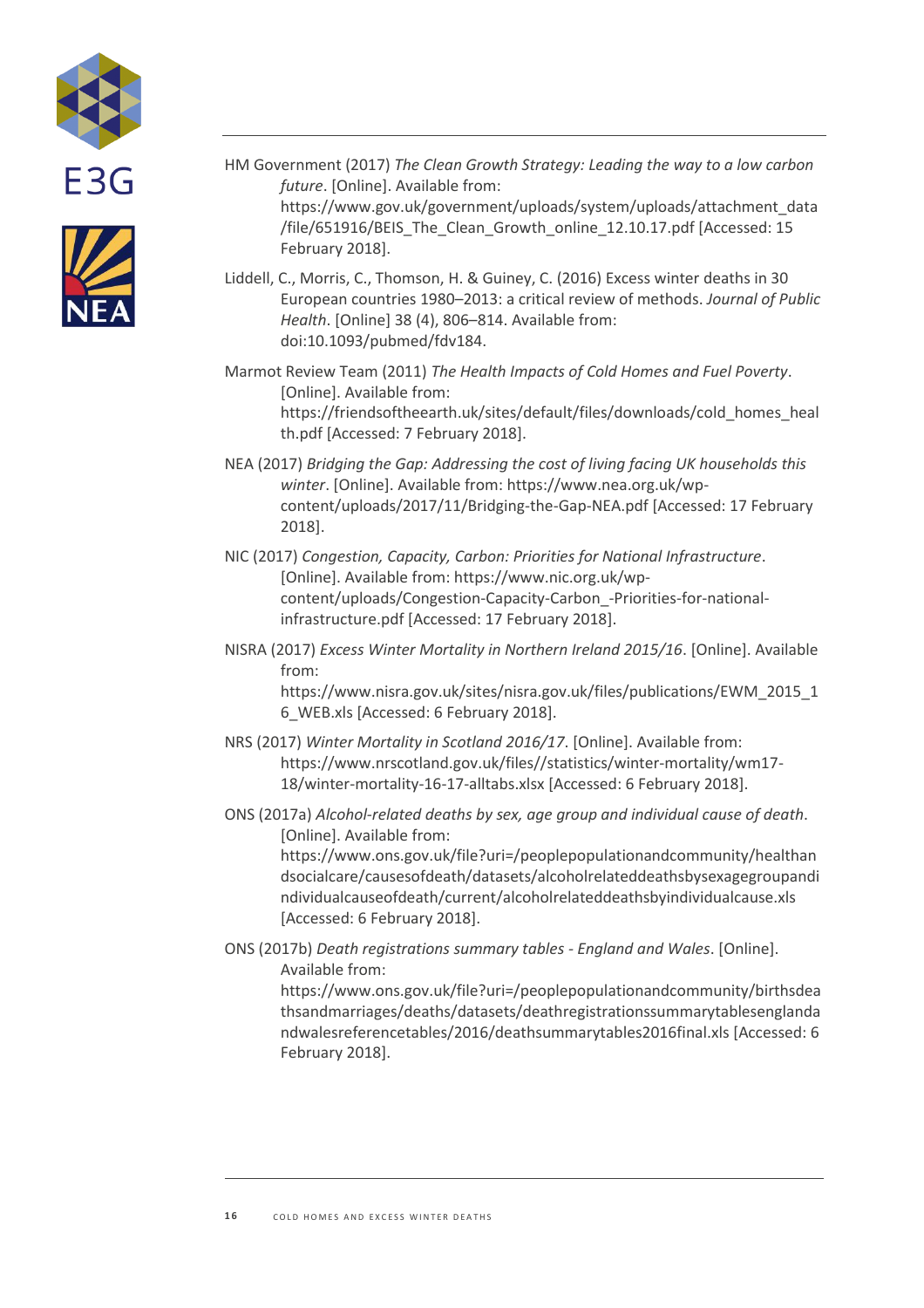



- ONS (2017c) *Excess Winter Mortality data, England and Wales, 2016 to 2017 (provisional) and 2015 to 2016 (final)*. [Online]. Available from: https://www.ons.gov.uk/file?uri=/peoplepopulationandcommunity/birthsdea thsandmarriages/deaths/datasets/excesswintermortalityinenglandandwalesr eferencetables/2016to2017provisionaland2015to2016final/ewm201617.xls [Accessed: 6 February 2018].
- ONS (2017d) *Excess winter mortality in England and Wales*. [Online]. 22 November 2017. Office for National Statistics. Available from: https://www.ons.gov.uk/peoplepopulationandcommunity/birthsdeathsandm arriages/deaths/bulletins/excesswintermortalityinenglandandwales/2016to20 17provisionaland2015to2016final [Accessed: 6 February 2018].
- ONS (2017e) *Number of deaths related to drug misuse, local authorities in England and Wales, deaths registered 1993 to 2016*. [Online]. Available from: https://www.ons.gov.uk/file?uri=/peoplepopulationandcommunity/birthsdea thsandmarriages/deaths/adhocs/007338numberofdeathsrelatedtodrugmisus elocalauthoritiesinenglandandwalesdeathsregistered1993to2016/drugmisuse deathsbylocalauthority19932016registrations.xls [Accessed: 6 February 2018].

Public Health England & UCL Institute of Health Equity (2014) *Local action on health inequalities: Fuel poverty and cold home-related health problems*. [Online]. Available from: https://www.gov.uk/government/uploads/system/uploads/attachment\_data /file/355790/Briefing7\_Fuel\_poverty\_health\_inequalities.pdf [Accessed: 7 February 2018].

Sustainable Homes (2016) *Touching the Voids: The impact of energy efficiency on social landlord income and business plans*. [Online]. Available from: https://www.sustainablehomes.co.uk/research-project/rent-arrears/ [Accessed: 17 February 2018].

Thornhill, C. & Deasley, S. (2017) *AFFORDABLE WARMTH, CLEAN GROWTH Action Plan for a comprehensive Buildings Energy Infrastructure Programme*. [Online]. Available from: https://www.frontiereconomics.com/documents/2017/09/affordable-warmth-clean-growth.pdf [Accessed: 15 February 2018].

WHO (2011) *Environmental burden of disease associated with inadequate housing: A method guide to the quantification of health effects of selected housing risks in the WHO European Region*. [Online]. Available from: http://www.euro.who.int/ data/assets/pdf file/0003/142077/e95004.pdf [Accessed: 7 February 2018].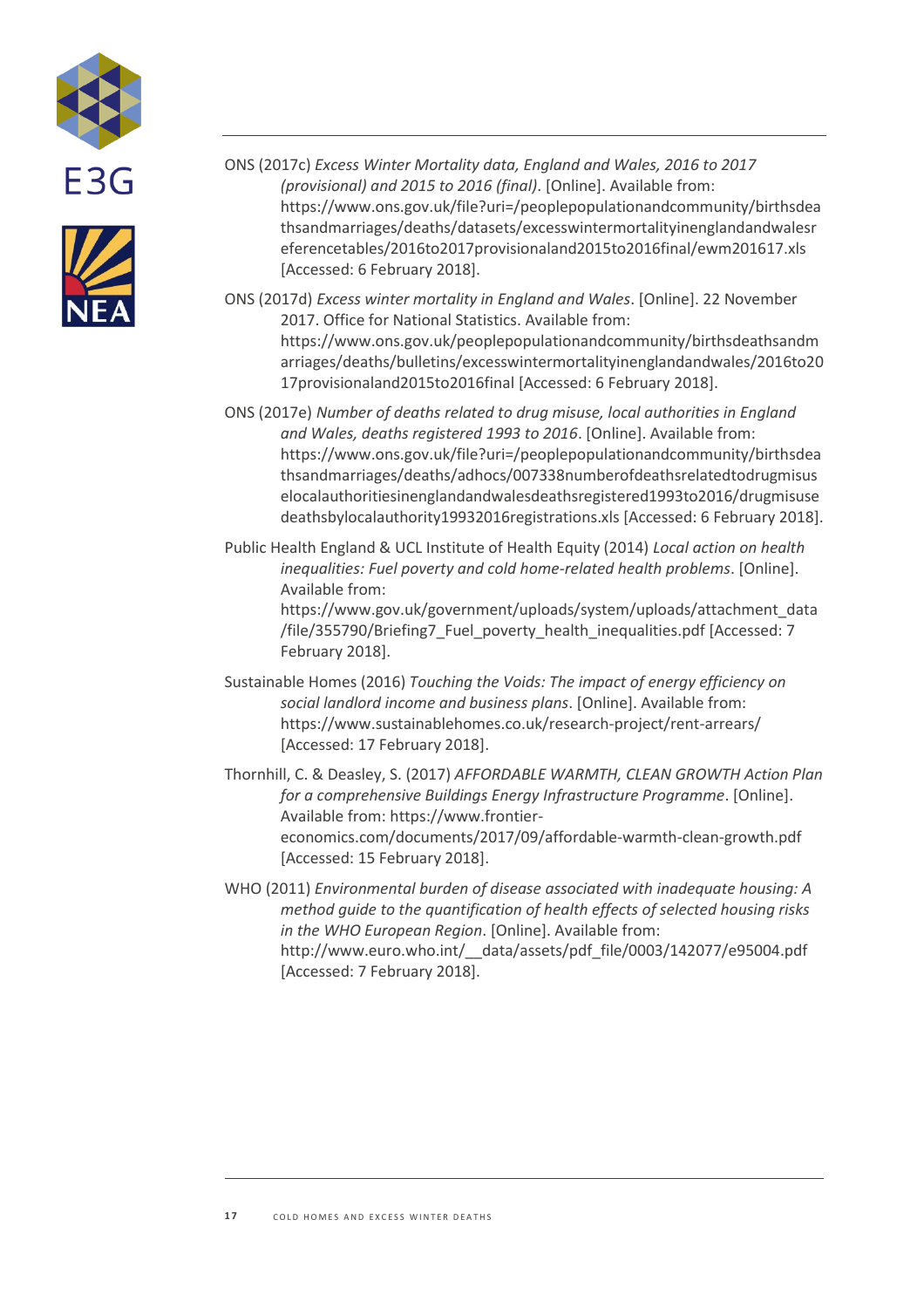



## Appendix – Mapping excess winter mortality, cold homes and fuel poverty

The grouping of mapped data by colour across the following three maps has been calculated using Jenks natural breaks optimisation method, designed to determine the best arrangement of values into different classes. It seeks to minimise each class's average deviation from the class mean while maximising each class's deviation from the means of other classes. In other words, it identifies the best clustering of data around the number of classes sought.

Not all parts of the UK have been mapped – owing to resource constraints, the focus has been on readily available spatial datasets.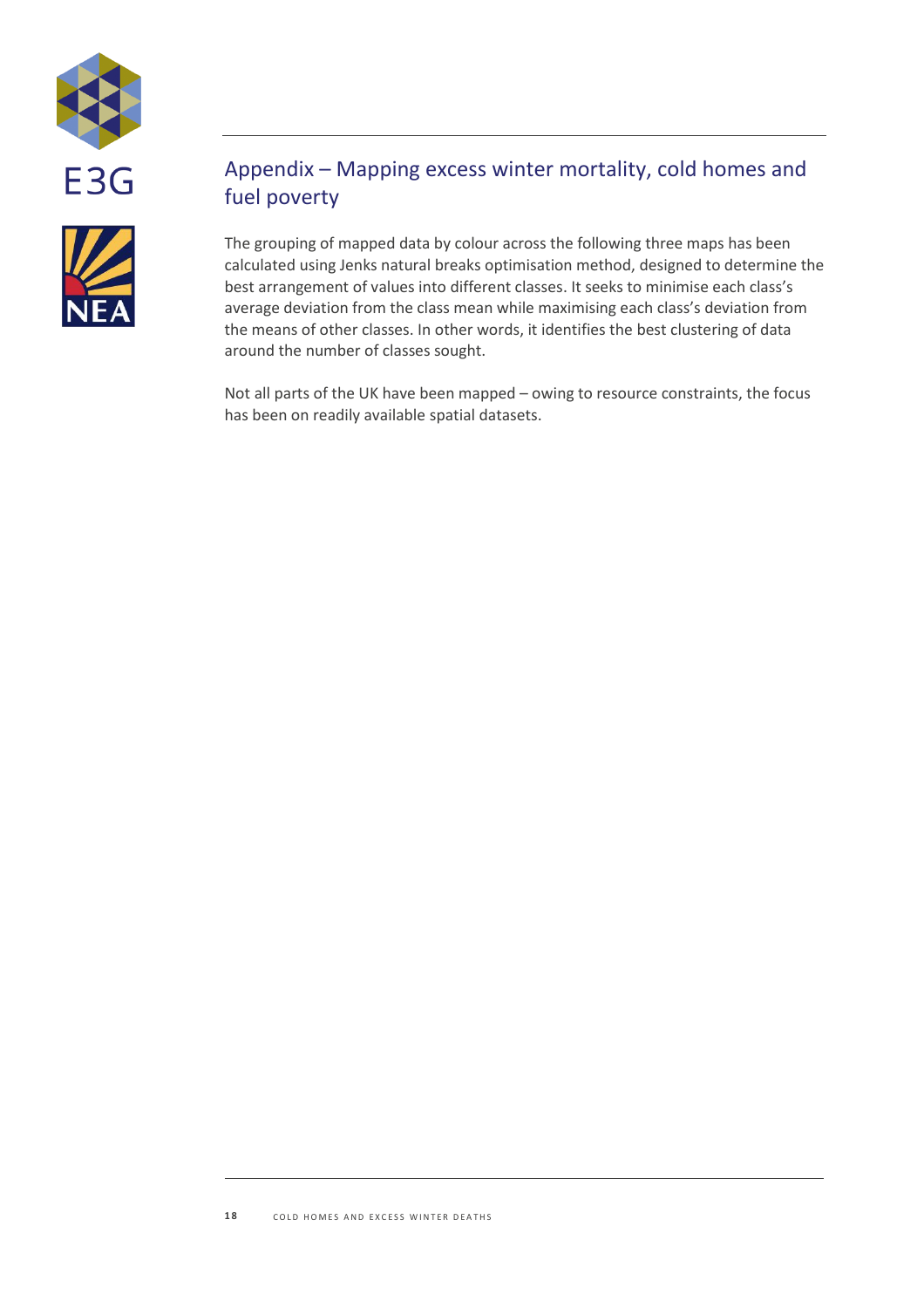

## **Excess winter mortality**

The map of excess winter mortality shown in [Figure 3](#page-18-0) is complex. Darker shading indicates higher mortality rates, which occur across England Wales. Cold homes are one factor in excess winter mortality, but so are demographics, temperatures and many other factors.



<span id="page-18-0"></span>*Figure 3: Excess winter mortality index by Westminster Parliamentary Constituency in England and Wales – winter 2016/17 data (ONS, 2017c)*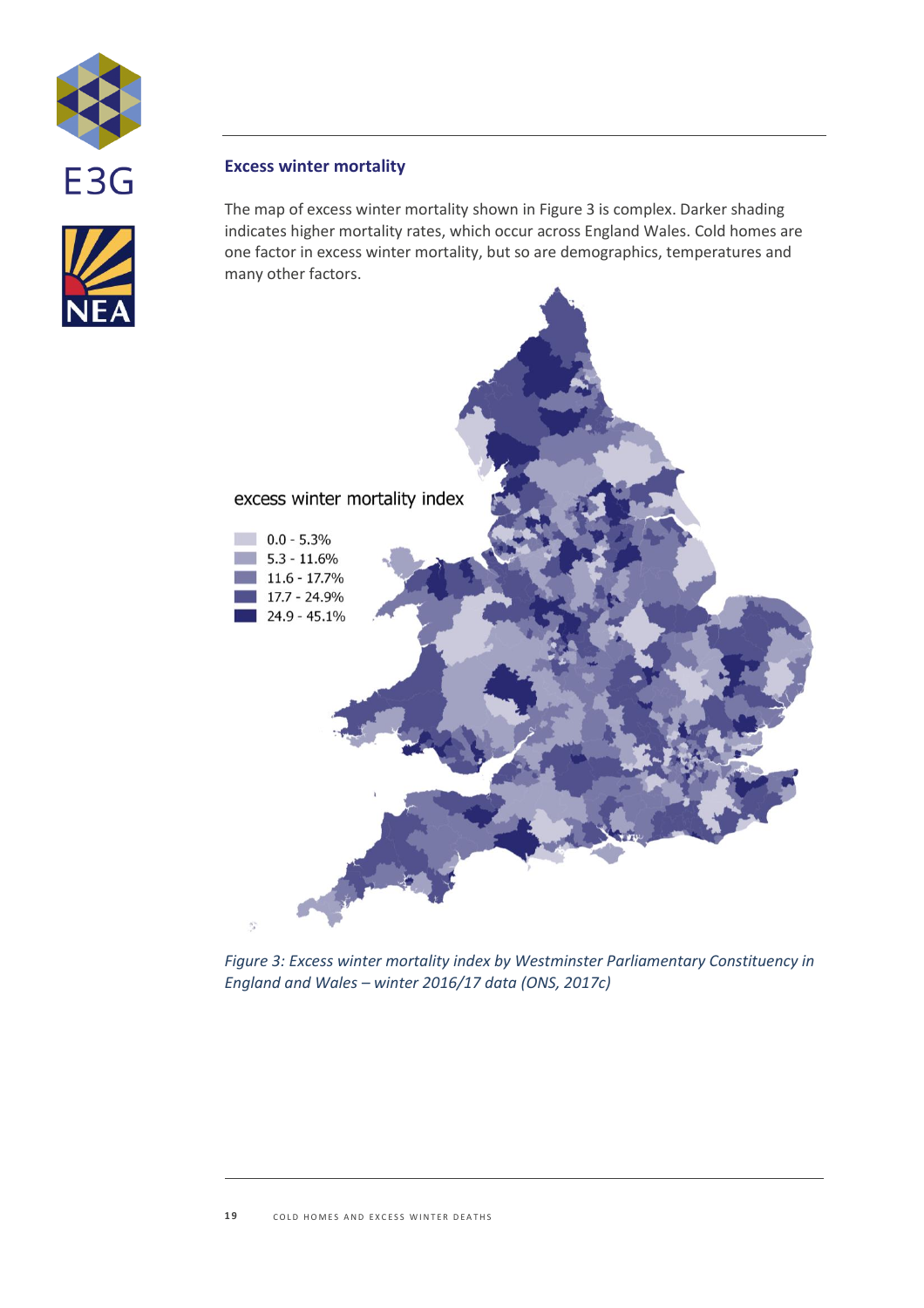



## **Quartile of homes most likely to be cold**

A potential proxy for homes *likely* to be (if not actually) in the coldest quarter of housing is their Energy Performance Certificate (EPC) rating on the A (most energy efficient / lowest predicted cost to keep warm per  $m^2$ ) to G (least energy efficient / highest cost to keep warm per  $m^2$ ) scale. Homes in England and Wales rated E, F or G – the lowest three ratings – constitute approximately a quarter of the housing stock. Plotting their prevalence by Westminster Parliamentary Constituency yields the map shown i[n Figure 4.](#page-19-0) Wales, the South West and the North of England have relatively high prevalence of lower-rated homes, owing to poor insulation but also the higher cost of heating homes not on the gas grid face.



<span id="page-19-0"></span>*Figure 4: Share of homes rated E, F or G by Westminster Parliamentary Constituency in England and Wales – 2012 data (CSE, 2015)*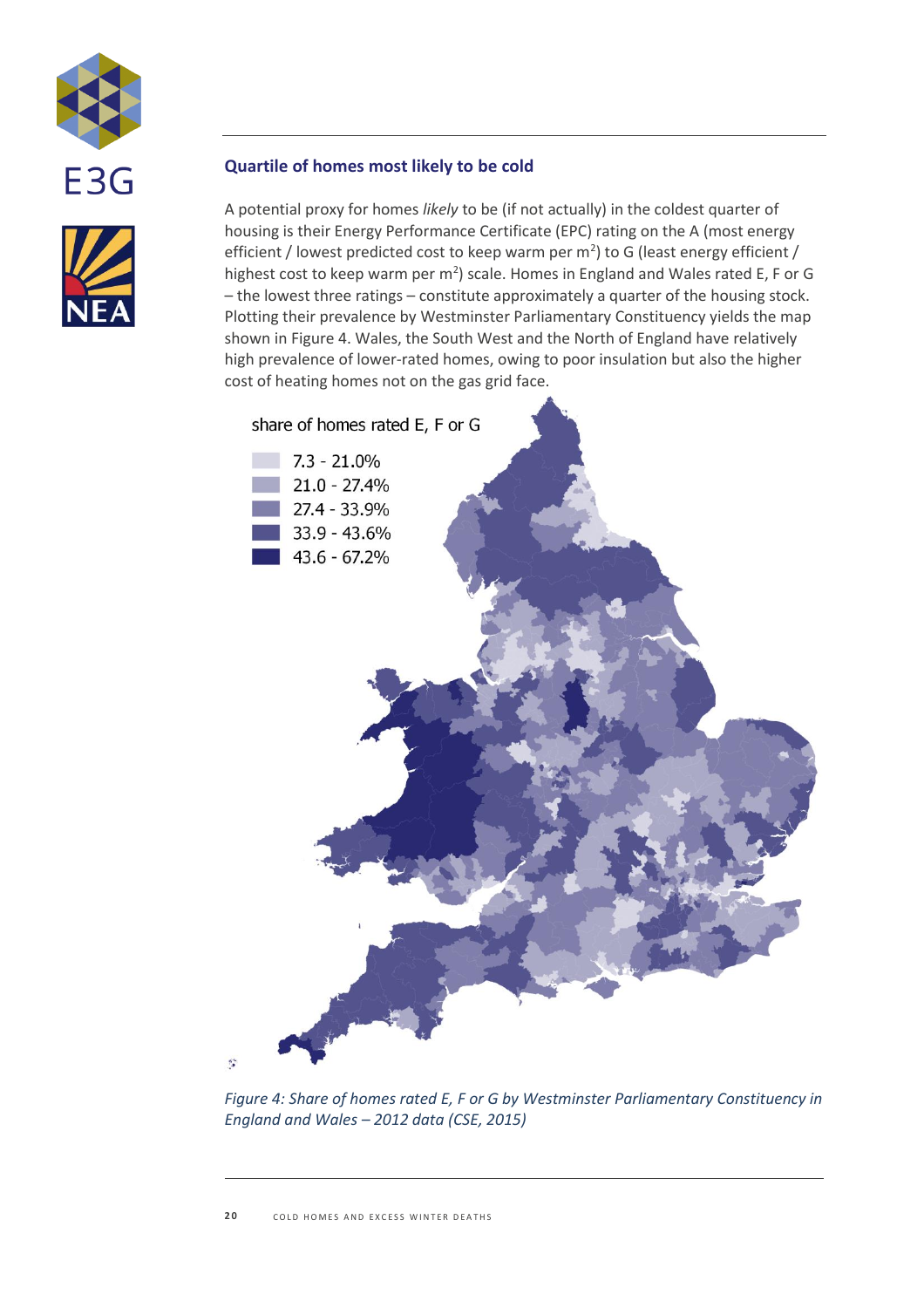

## **Fuel poverty**

Comparing [Figure 5](#page-20-0) below wit[h Figure 4,](#page-19-0) the distribution of areas with higher fuel poverty incidence in England bears some resemblance to the prevalence of the least efficient homes. Alongside home energy performance and energy costs, incomes are a key determinant of fuel poverty – visible through some inner-city Constituencies showing higher fuel poverty rates.



<span id="page-20-0"></span>*Figure 5: Fuel poverty in England - 2015 data (BEIS, 2017)*